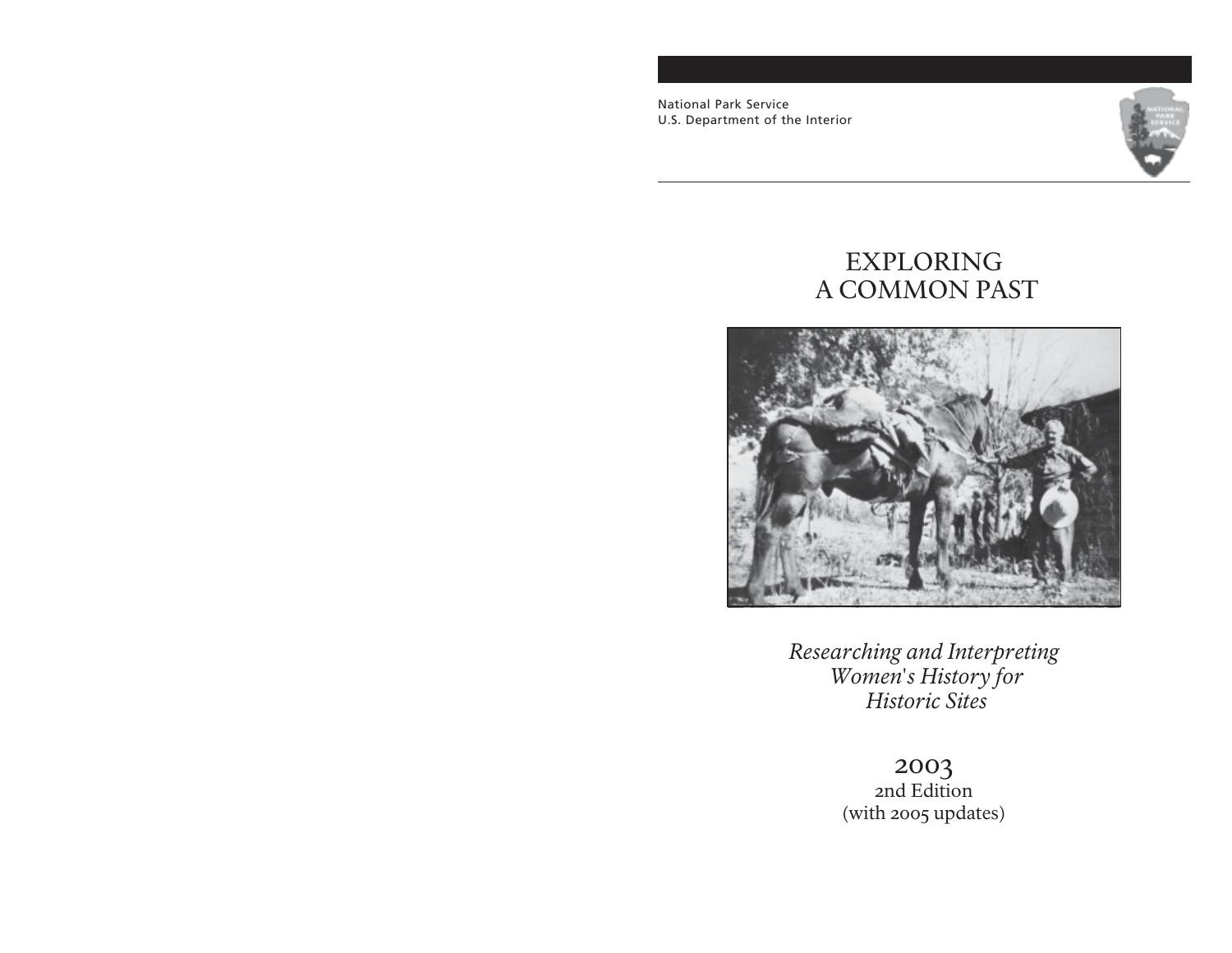On cover: *Jodie Bassett Morris with horse carrying dead deer circa 1950. Photograph courtesy of Uintah County Library Regional History Center, Utah.*

Born in the early 1870s, Josie Bassett moved with her family from Little Rock, Arkansas to Brown's Park, Colorado. Here on the family ranch, she learned the skills that would serve her well later in life – riding, roping and shooting. Perhaps most notorious for marrying five times, four ended in divorce and one left her a widow, Josie was also said to be a friend of Butch Cassidy. In 1914, Josie homesteaded a piece of land along Cub Creek in Utah, now within the boundaries of Dinosaur National Monument. Josie, along with her son Crawford McKnight, built the site into a working ranch complete with a cabin, root cellar, outhouse, chicken coop, tack shed, animal shed, and corrals. For the next fifty years, she lived off of the land farming and raising cattle. During Prohibition she supplemented her income by bootlegging. After her son and his family moved to nearby Jensen, Josie continued to live on the ranch with no plumbing, telephone or electricity until 1963, when at the age of 89 she fell and broke her hip. Forced to leave the ranch, she died in the spring of 1964 and is buried at the family cemetery at Brown's Park. Today, visitors to Dinosaur National Monument can visit the remnants of Josie's homestead.

### Acknowledgments

This booklet is the result of a cooperative agreement between the National Park Service and the Organization of American Historians. The project was coordinated by Anne M. Derousie, Historian, Women's Rights National Historical Park and Ph.D. candidate in the History Department at the State University of New York at Binghamton and, Susan Ferentinos, Public History Coordinator for the Organization of American Historians. Susan holds a Masters degree in History and Library Science and is currently completing her doctoral dissertation.

Professor Sara Evans wrote the essay on women's history scholarship and is Professor of History, University of Minnesota. Professor Sheri Bartlett Browne, assistant professor of U.S. and Women's History at Tennessee State University compiled the bibliography. Leslie N. Sharp wrote the essay on the built environment. She is Assistant Professor, Center for Historic Preservation, Middle Tennessee State University. She also manages the Georgia Women's History Initiative for the Preservation Division of the Georgia Department of Natural Resources. Jill Cowley and Shaun Eyring addressed issues concerning woman and the cultural landscape. Jill is a Historical Landscape Architect and leads the Cultural Landscapes Program for the Intermountain Region of the National Park Service. Shaun is Manager of Resource Planning and Compliance for the Northeast Region of the National Park Service. Laura Feller, Historian at the National Center for Cultural Resources of the National Park Service and Tara Travis, Historian with the National Park Service at Canyon De Chelly National Monument and a Ph.D. candidate, History Department, Arizona State University served as reviewers. Heather Huyck, Regional Chief Historian, Northeast Region, provided case studies of the integration of women's history into interpretive programming at a number of National Park Service sites. Dwight T. Pitcaithley, Chief Historian of the National Park Service made it possible to revise, design and distribute this edition.

> Park History Program National Park Service Department of the Interior 1849 C Street NW (2280) Washington, DC 20240

For other publications and information relating to the **Park History Program** of the **National Park Service** visit our web site at **www.cr.nps.gov/history**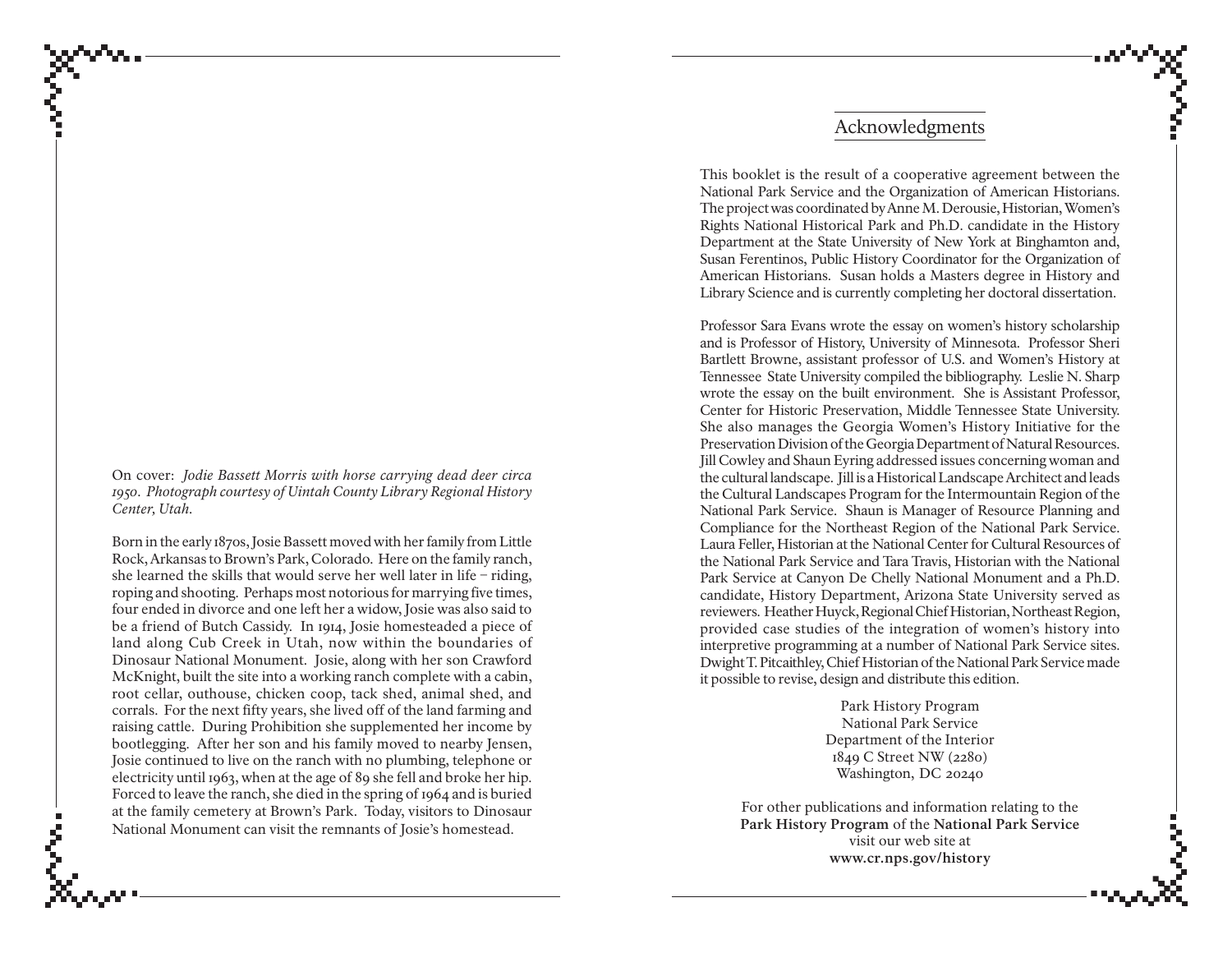#### Contents

Resource Guide Series *page 1*

Partnerships in Interpreting Women's History by Anne M. Derousie *page 3*

> Women's History Scholarship by Sara M. Evans *page 7*

Women's History and Cultural Landscapes by Jill Cowley and Shaun Eyring *page 19*

Women's History and the Built Environment by Leslie N. Sharp *page 27*

> Bibliography *page 37*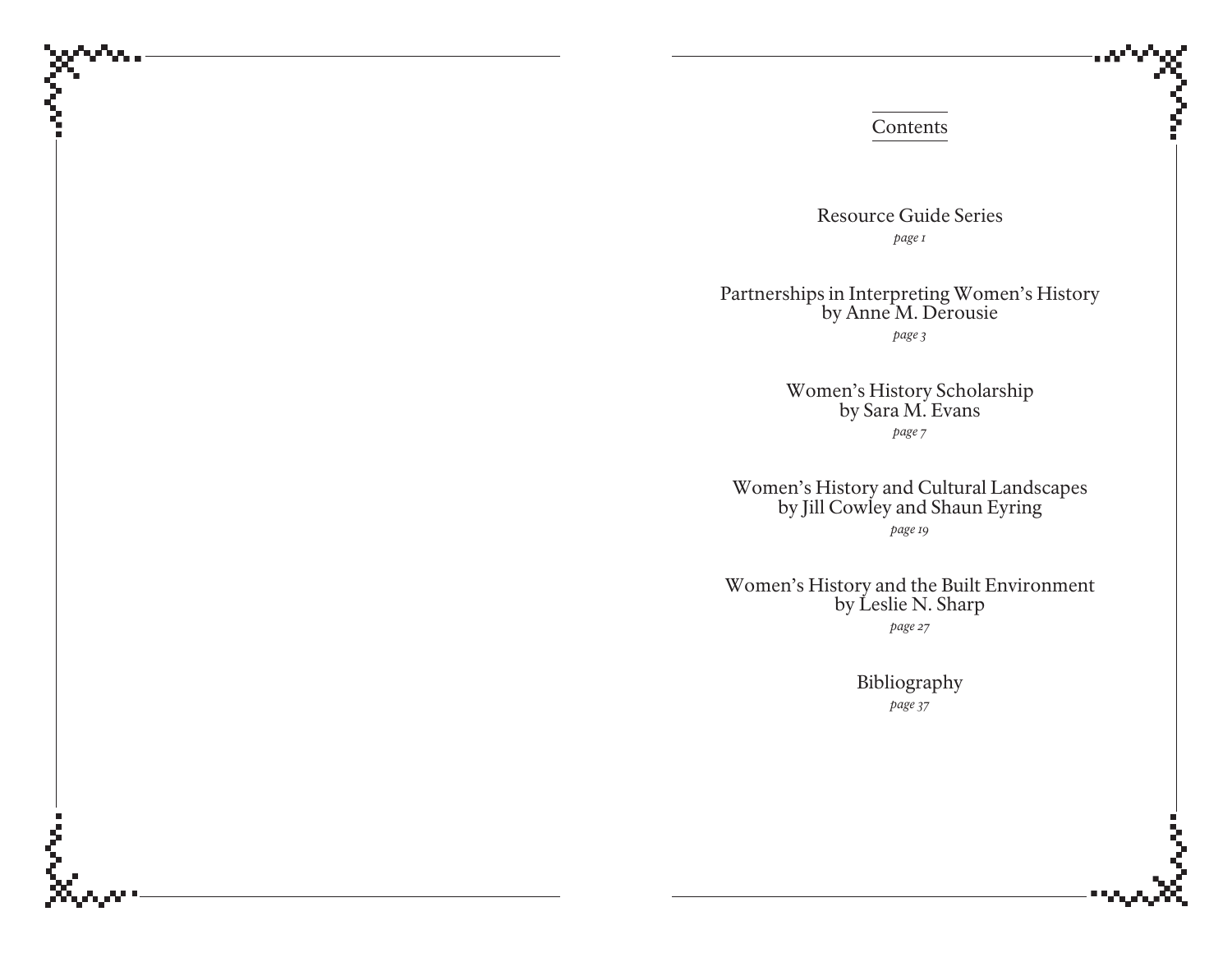### Resource Guide Series

Over the past four decades there have been major transformations in the study of American history. The concern for a more accurate and comprehensive view of women's experiences is an aspect of scholarship which has dramatically changed the ways we look at the past. Social history research, from the 1960s and 1970s, has made it clear that long-dominant patterns of historical inquiry were inadequate, as historians expanded the boundaries of their work to pose new questions and take advantage of forms of evidence previously overlooked or hard to analyze. Among their concerns were understanding culture and society as the work of "ordinary" people, not just political and economic elites. This evolution in historical thinking resulted in broader conceptualizations of American history and revitalized frameworks for examining the past that questioned old categories, acknowledged varieties of significance and evidence, and embraced the multiplicity and complexity of the human experience.

This booklet is the first in a series designed to assist historic site managers, historians and interpreters in the ongoing process of reviewing and evaluating interpretive programs and media and adjusting them in light of recent scholarship.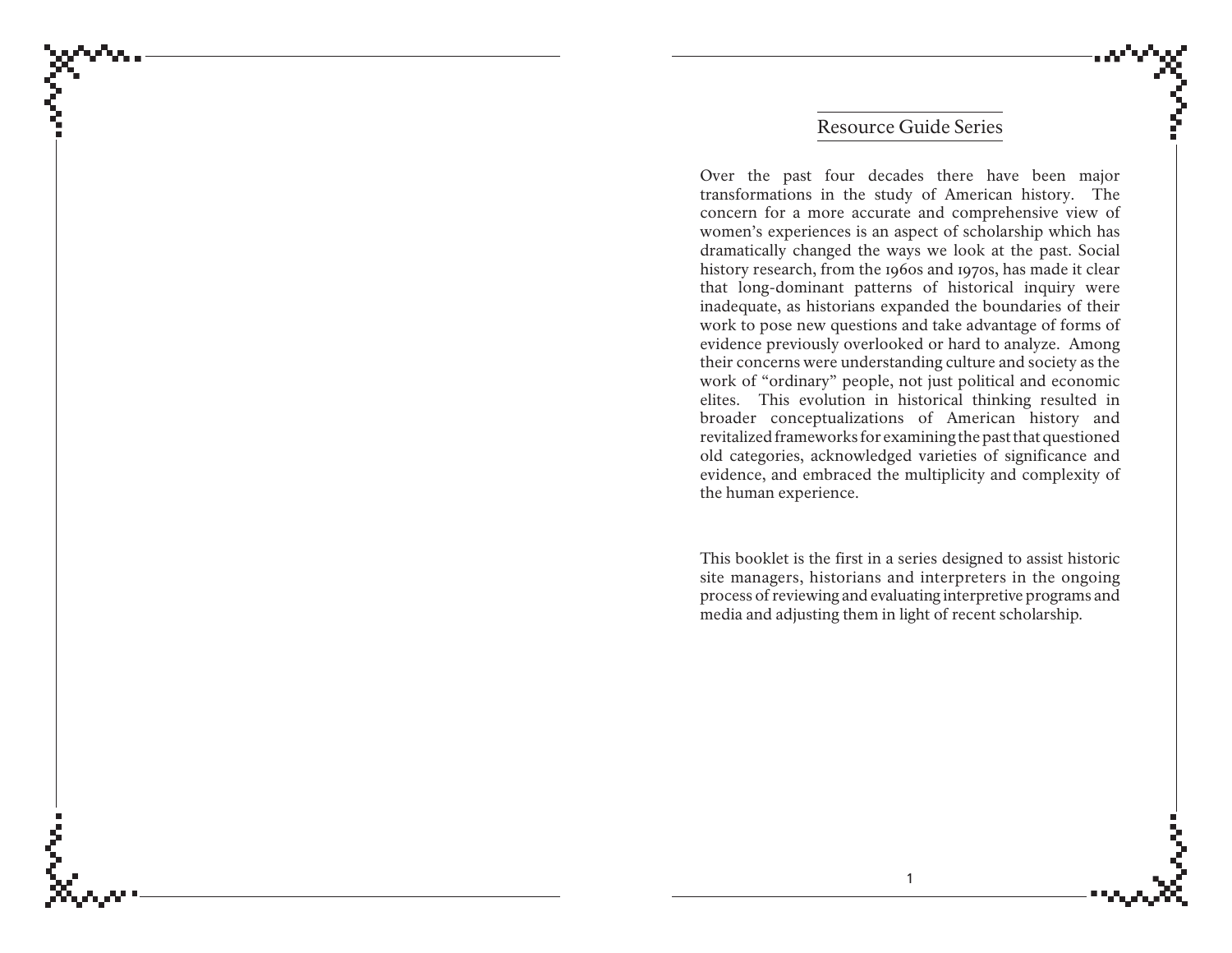## Partnerships in Interpreting Women's History

Do you know what real cowboy's thought of Teddy Roosevelt? Or how women came to dominate the teaching profession? Or where Ulysses S. Grant's money came from? The answers to these questions and many others are enriched by a better understanding of the history of women and gender. Leading authorities in the Women's History, Cultural Landscape and Built Environment fields have come together to author this Resource Guide. The goal is to aid interpreters, cultural resource managers, and others in the National Park Service to better understand how women have participated in and shaped American History.

There have been many changes in the field of women's history since this guide was first published in 1996. This revision reflects some of those changes. Historians are looking at how historical definitions of gender affected men as well as women. They are also examining how women found their way into the public life of the nation despite being excluded from the system of political parties and electoral politics. Both of these trends provide information that National Park Service interpreters can use to help their visitors better understand the complexities of life in the past. The essay on Women's History Scholarship has been updated and reorganized. Dr. Evans notes that along with those laboring in other fields of social history, historians of women have expanded the definition of history to include the everyday lives of people along the broad spectrum of class, race, gender, ethnicity and other experiences that influenced them. The resources that Park Service sites possess landscapes, buildings and objects - are valuable tools to help our audiences better understand the experiences of people in the past.

This essay also discusses the emergence of gender history, which is useful to interpretive programs at NPS sites because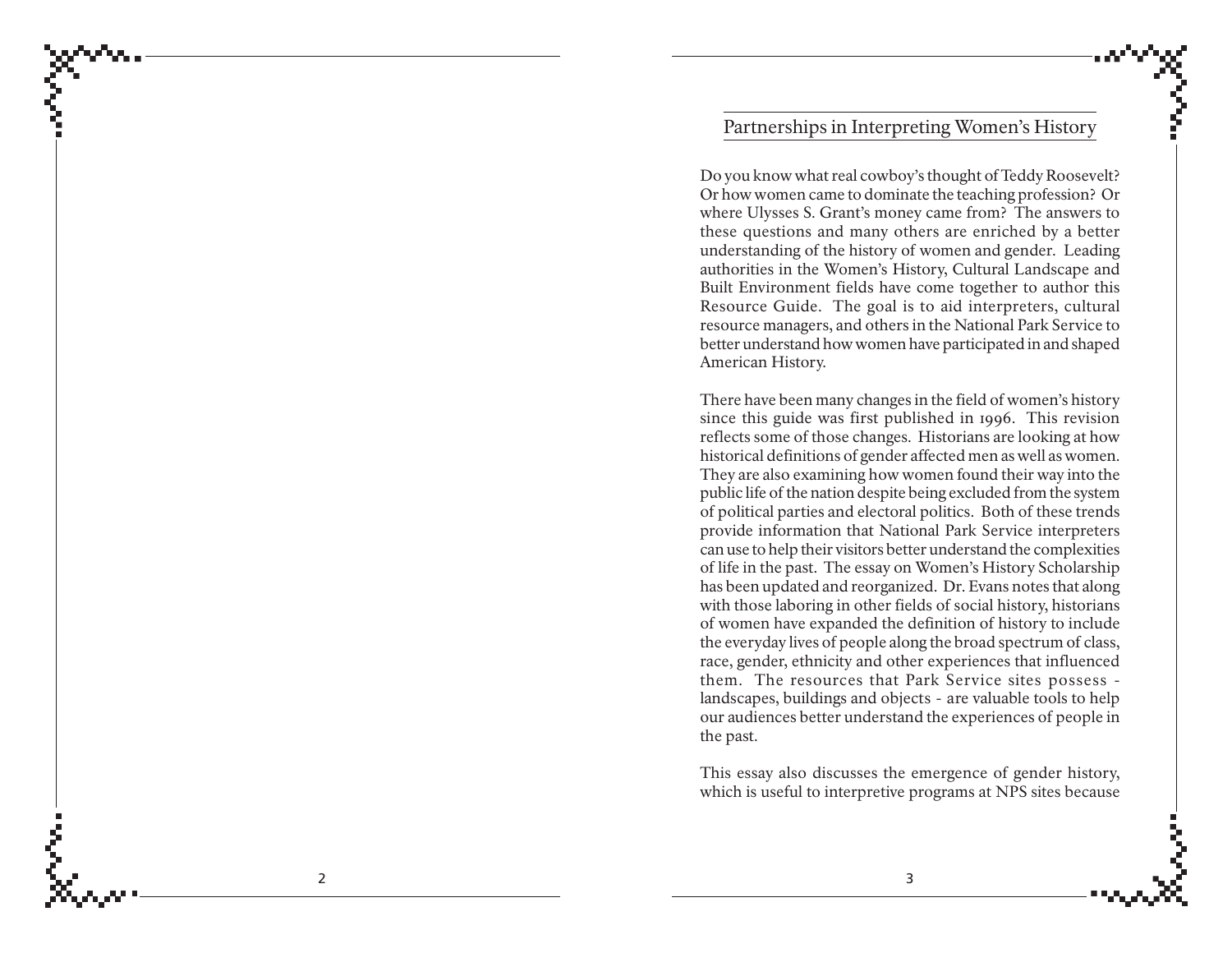it broadens our understanding of the influence of gender to include the lives of men. This makes it possible to discuss the meaning of masculinity and femininity in a given time and place at all National Park Service sites, even when there were no women present. The author gives several examples of sites that have achieved this.

Finally, the author added a section on women's public life and voluntary organizations, another area in women's history scholarship that has been the focus of increased study in the past decade. She describes how women in the nineteenth century used the ideology of "separate spheres" to stake out a place for themselves within the public arena. The author points out that "Women's complex struggles for civic inclusion force us to think in new ways about citizenship, democracy, and freedom."

Because the NPS utilizes "things" including buildings, battlefields and preserved natural environments knowing how to look for and interpret the presence and influence of women at these sites is a valuable interpretive tool. For that reason this revision places more emphasis on women and cultural landscape and the built environment than the original publication.

The Institute for Cultural Landscape Studies at Harvard University defines cultural landscape as "any landscape that people have created, used, modified or protected" and can include streetscapes, gardens, parks, forests and farms. Authors Jill Cowley and Shaun Eyring also define cultural landscape, how women have influenced that landscape and how to interpret their presence.

Similarly, Leslie N. Sharp explores methods for locating women in the built environment. She poses a series of questions helpful to interpreters, and cultural resource managers who determine the significance of buildings and how to interpret them to the public.

Finally, this edition includes an updated, annotated and greatly expanded bibliography compiled by Sheri Browne. This bibliography includes a sampling of recent works in the fields of history, cultural landscape and built environment that covers a wide variety of topics. As extensive as this bibliography is, it is by no means all-inclusive. The proliferation of studies in the past decade make good, thorough scholarship available on almost any conceivable area of interest to Park Service employees.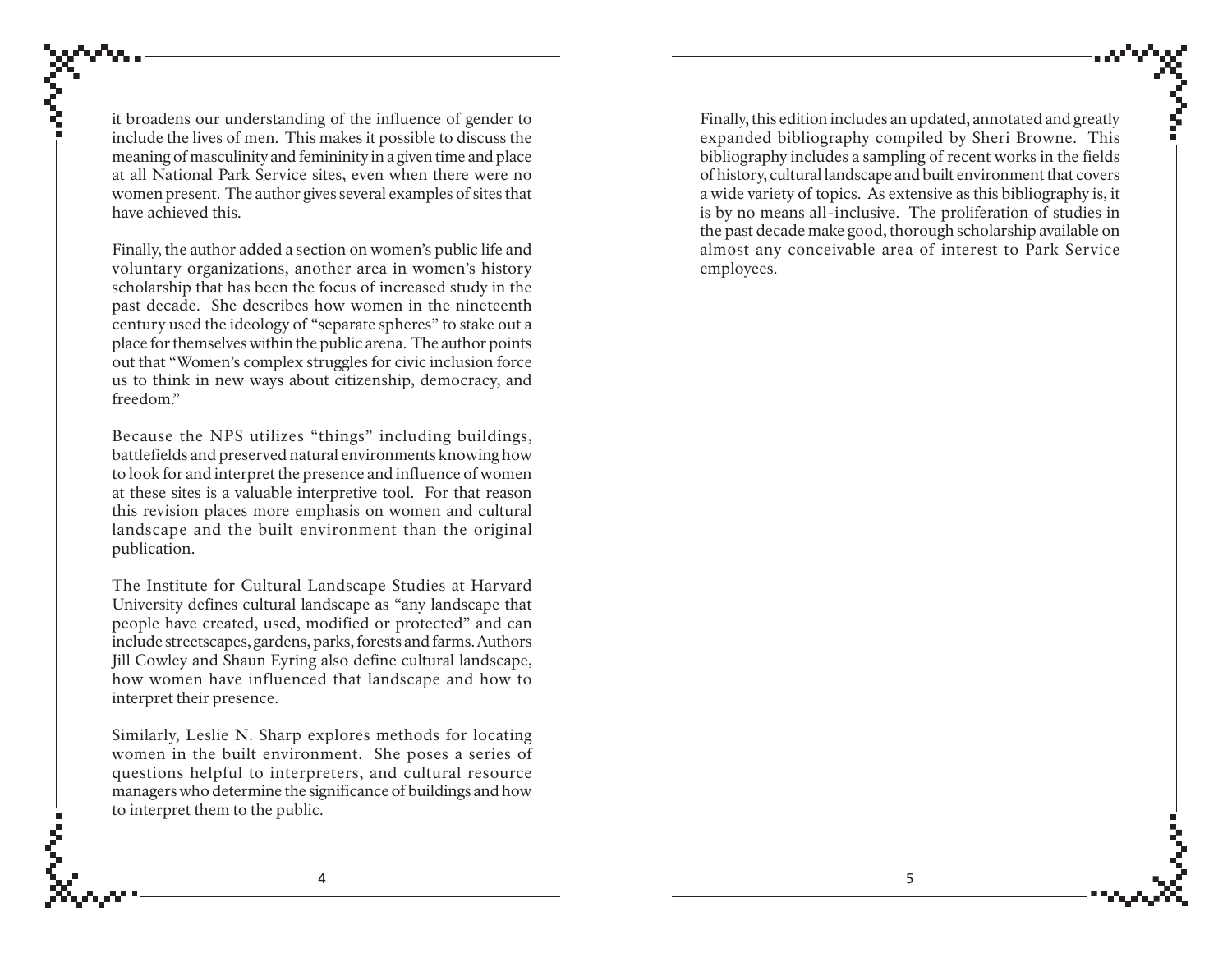### Women's History Scholarship

The scholarship on the history of American women has been one of the richest and most prolific fields of inquiry in recent decades. Its findings offer the National Park Service an opportunity to develop a sweeping—and far more accurate interpretive approach that will dramatically enrich and enliven the interpretation of historic sites as well as provide new ways to identify future sites. The key themes of this scholarship bring into focus the dynamic relationships between public and private actions, between the formal realms of government, business, or military, which American culture traditionally defined as male domains, and the infrastructures of daily life. With its emphasis on daily life and the issues of class and race, women's history joined other emerging fields of social history in pioneering an enlarged definition of history itself. For public historians, this transformation has opened the possibility of interpreting an American past that includes every American, regardless of gender, race, class, religion, region, or ethic or immigrant status. The resources found at historic sites—the cultural landscapes, historic structures, archeological sites, museum objects—can make women's past especially vivid. Cradles and cribs found at Herbert Hoover NHS and John F. Kennedy NHS attest to their *mothers'* lives. A woman's sewing machine found on a nineteenth-century ship at San Francisco Maritime NHP hints of a different history than so often proclaimed. Civil War battles were fought on people's fields with families huddling against the shelling or having their dining room tables appropriated for surgery. Historic sites can present women's history to the public in ways texts seldom can. The history of women, in and of itself, brings all of these issues into play as women are half the population in virtually every socially and culturally defined group. Women's complex struggles for civic inclusion force us to think in new ways about citizenship, democracy, and freedom. They also highlight the emergence of voluntary associations at the intersections of public and private life that have been critical to the expansion of democracy and the definition of active citizenship.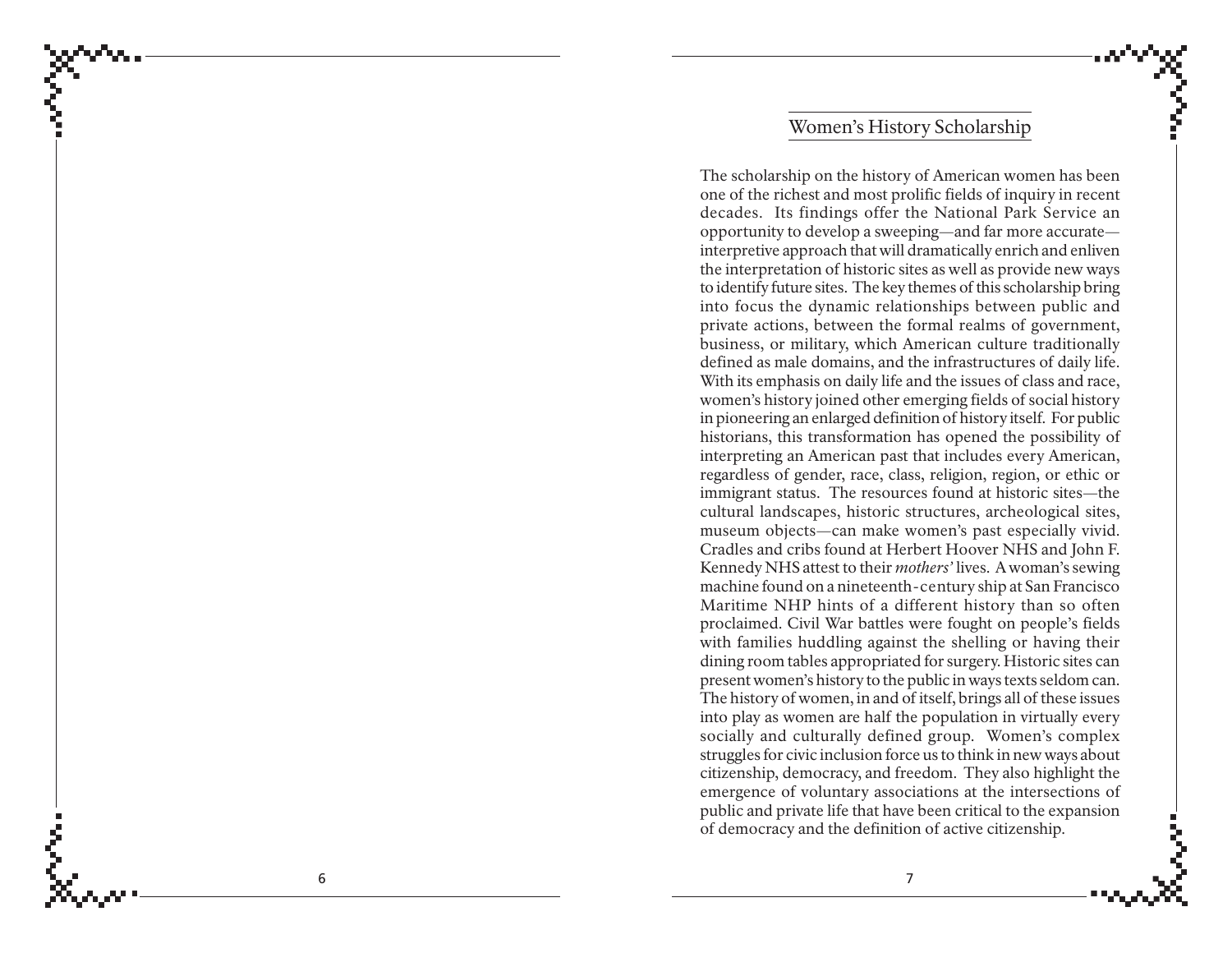To clarify these implications, this section of the resource guide points to seven of the key themes in women's history scholarship with examples that illustrate their application to NPS sites. This is just the barest introduction, however, as the examples for each theme could be multiplied may times over.

#### *Principal Themes in Women's History: an Applied Approach*

The following themes, highlighted in recent scholarship in women's history, have moved rapidly into the mainstream of historical interpretation. They reveal the dynamics of gender as a fundamental historical force, shaping the lives of women and men alike and opening much of the traditional historical narrative to reinterpretation. There is no field of historical inquiry that has not been reshaped by the questions these themes provoke, and no historical site that would not provide an enriched and more accurate interpretation by taking them into account.

1. *Family and kinship*: Cultural definitions of womanhood and of appropriate female roles have historically in the United States centered on familial relationships—wife, mother, and daughter. As a result, the changing definition and structure of the family, both nuclear and extended, have been central concerns for historians of women. Questions of interest include household structure for example, household size and composition fertility rates, and marriage age, but these issues take on meaning in the context of an analysis of the relationship of families to society, such as looking at the family as a center of production or of consumption. Whereas past histories focused on notable individuals and their families, historians now emphasize these individuals' relationships to other social groups in the household.

Scholars of the colonial family were among the first to pose such questions. Their work challenged static definitions of family, pointing out its variable meanings over time and noting the important analytic distinction between family and household. Historians of women like Laurel Thatcher Ulrich,

professor of history at Harvard University then looked at the ways in which motherhood in New England colonial families was extensive rather than intensive and woven into the social and economic life of local communities in ways that cast new light on the whole. The family, of course, always exists in dynamic relationship to the rest of society. Motherhood raises questions about fatherhood, childhood socialization, education, and how society reproduces itself from generation to generation. Historian Jeanne Boydston, for example, focused on the early nineteenth-century household as a center of production and consumption previously ignored by economic historians. Historians expanded these themes into the nineteenth and twentieth centuries in studies of immigrant families, middle-class urban families, and the slave family. The latter, for example, is critical to understanding the creation of African-American culture, which developed in spite of the constraints and cruelty of slavery.

Ideals of the nineteenth-century middle class family can be studied at the Lincoln Home National Historic Site in Springfield, Illinois, where the household ornaments reflect the fashions of the day plus a concern for maintaining contemporary standards of good taste while on a limited budget. The Boott Mill at Lowell National Historical Park illustrates a nontraditional living situation in which young girls lived in a boarding house run by the mill. Herbert Hoover National Historic Site, with its Quaker Meeting house, birthplace "cottage," and one room school may reveal more about nineteenth century Iowa farm families than about the man who left the area at age six. The Kingsley Plantation, part of Timucuan Ecological and Historical Preserve, interprets the lives of those who lived in the "big house" as well as those enslaved peoples who lived in the quarters. Cane River Creole NHP and Melrose at Natchez NHP do the same. Sites related to American Indian cultures enlarge the notion of family to a broader set of gendered social connections in which kinship is imbedded in the very fabric of the community itself.

ĉ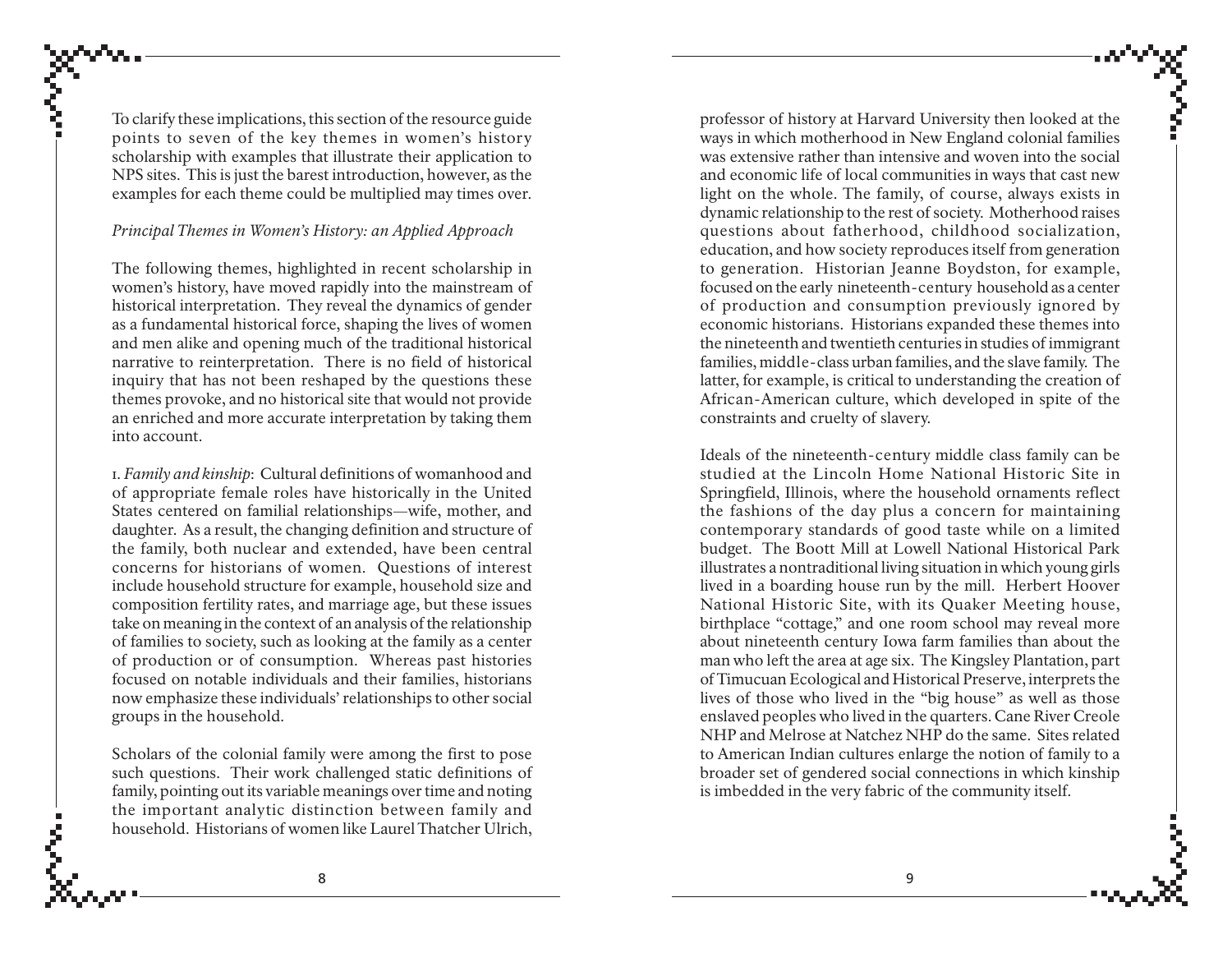2. *Life Cycle*: Women's history, in conjunction with recent scholarship on the history of the family, has also highlighted the importance of life cycle. Such a focus unearths a plethora of themes that illuminate otherwise static interpretations: childhood, adolescence, courtship and marriage, childbirth, motherhood, old age, death, or the bodily experiences of puberty and adolescence, menopause, and "women's" diseases. Interpretive themes might include the tasks and games of childhood, the communal experience of childbirth (or the more isolated one on the frontier or later in hospitals), courtship patterns, schooling, and childhood labor.

Many sites offer opportunities to develop life cycle themes. The nineteenth-century farmhouses in Cuyahoga Valley National Recreation Area, for example, provided the setting for nearly every major event, ritual, and celebration of their residents' lives. At the Todd House, part of Independence National Historical Park, Dolley Todd adapted to life as a young wife and mother, then as a widow who began the ritual of courting again. A number of sites exhibit wedding presents, yet the interpretation often focuses on a description of the item and not the rituals of the wedding celebration. Pipe Spring National Monument, which commemorates the Mormon settlement of the southwest territories, was also a favorite Mormon honeymoon spot. Most historic houses offer an array of possibilities for interpreting diverse customs regarding birthing, childcare, adolescence, and courtship, as well as aging and death.

*3. Gender Ideology*: Many of the path-breaking studies in women's history have explored societal definitions of "true womanhood" or being a "good wife." Such ideas are manifested in the wordings found on gravestones, in sermons, in nineteenth- and twentieth-century popular magazines, in fiction, poems, and letters, and in the designs of fashionable clothing. More recently scholars have explored the relationship between societal ideals of femininity and

masculinity and the ways that gender has shaped national, regional, and racial identities. The images and metaphors of gender, for example, infuse public discourse on all manner of issues, revealing important new dimensions of popular conceptions of power as well as ideals such as liberty. In the late nineteenth century, for example, "Liberty" was frequently depicted as a female. Yet the idea of the "citizen" was highly masculine (citizen soldier/citizen worker), and leaders like President Theodore Roosevelt advocated a strenuous ideal of manliness. Political rhetoric has always been filled with gendered metaphors. Thus, even at historic places where few women were present, there are many untapped opportunities for exploring societal expectations and changing definitions of masculinity and femininity in American history. In such male-oriented settings such as courthouses, legislatures, saloons, and battlefields gendered language and behavior can be interpreted, adding depth as well as historical accuracy.

Ideals tend to be articulated by those with the greatest access to authoritative means of publication—sermons, advice books, magazines—and in positions of considerable social and economic power. On the one hand, such ideals often coexist with ever different lived realities even in dominant groups like the urban middle classes, but at the same time they have a powerful impact on those explicitly excluded from the ideal (racial and ethnic minorities, working class, etc.). For example, the ideal of "separate spheres" for men and women in the nineteenth century shaped architecture, furnishings, fashions, and reform activities among middle class women. Society did not simply impose separate spheres on women; educated women of the middle class helped create the idea of this distinct space. At the same time, they seized the notion of women as uniquely pious and moral to justify organized forays into a wide array of reform activities from temperance, to peace, to abolition. The Settlement House is an example of the "woman's sphere" transformed into a public space, an implicit challenge to the very idea of separating public (male) from private (female).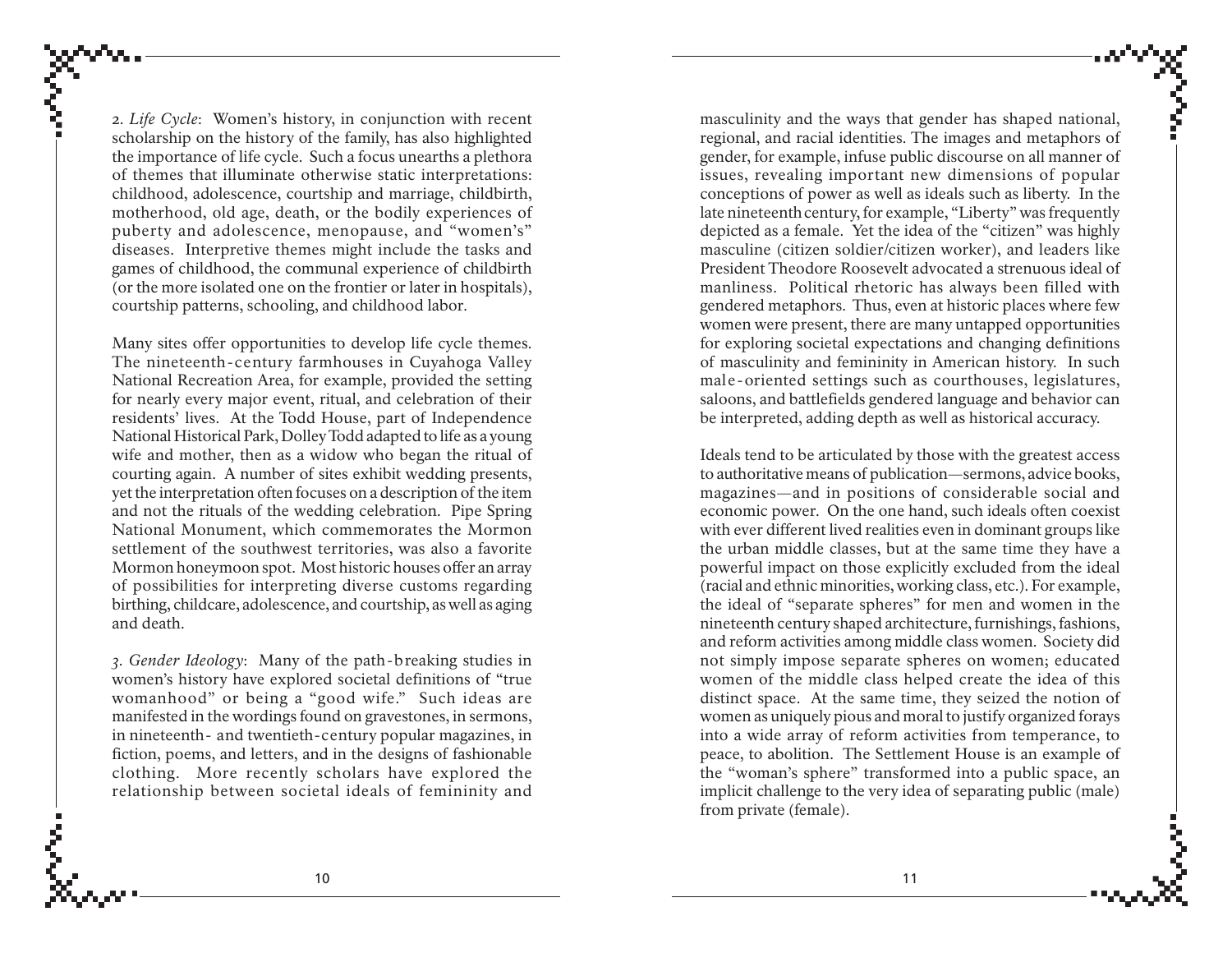The ideal of separate spheres also justified additional denigration of and discrimination against women who, because of racial, religious, class, or ethnic status, did not conform to its tenets. Black women, slave or free, and women factory workers who were paid extremely low wages were considered sexually suspect; and most poor women were judged by middle class standards to be inadequate mothers. Historians also examine the ways in which working - class women shaped the public and private spaces where they lived, worked, and played. Finally separate spheres ideology functioned as a distorting lens through which Euro-Americans perceived American Indians, and it shaped their efforts to compel Indian conformity to western norms from colonial era missionary teachings to late nineteenth- and early twentieth century boarding schools.

In the twentieth century, images in popular magazines, television, and film are reflected in national parks. For example, at Eisenhower National Historic Site in Pennsylvania, Mamie Eisenhower's bedroom was ornately decorated in pink, gold, and khaki—in direct contrast with Dwight Eisenhower's bedroom with its severe furniture and red Oriental rug. San Antonio Missions National Historical Park reflects Roman Catholic ideas about women, while Natchez National Historical Park in Mississippi interprets southern womanhood, both slave and free. The emerging new scholarship on conceptions of masculinity (a notable example being Gail Bederman, *Manliness and Civilization*) can also allow park interpreters in many traditional sites, for example military sites and western sites having to do with cowboys or miners, to point out the dynamics of gender and to avoid representing the "masculine" as an unmarked norm. At Theodore Roosevelt National Park in Medora North Dakota where the future president (and historian!) fled after his wife & mother died nearly simultaneously—Theodore Roosevelt lived out his ideas of masculinity as a "cowboy." The *real* cowboys thought him strange because he had books and a toothbrush in his very small cabin there.

4. *Dynamics of difference*: The differences in women's experiences—rooted in race, class, ethnicity, region, religion, and so forth—are primary themes in the scholarship on women's history for any given period. On the one hand, such factors sharply shaped women's experiences, making it impossible to present any single narrative as "women's history." At the same time, women's historians have shown that with each of these categories—and the histories they evoke such as slavery, immigration, and religious conversion—women's experiences differed, often sharply, from those of men in the same group. Because women constitute a subset of virtually every other social group, their history is as complex as the histories of the American people.

In telling the story of any group we can ask the simple questions: where were the women? What did they do? What ideas or ideals about women affected their lives? In telling the stories of women at any particular place or time we can ask how those stories were different from each other and whether we have noted and interpreted the lives of ALL the women who were there at the time.

Differences in African American women's experiences are evident when one compares Boston's African American National Historic Site, where women were active in the abolitionist movement, with Maggie L. Walker National Historic Site in Virginia, which reflects the life of a businessoriented progressive woman. Walker engaged in numerous enterprises to further both her race and sex, including a newspaper, insurance company, bank and department store. She transformed The Independent Order of St. Luke, an African American fraternal organization and insurance society, into a 50,000 member organization—during the Jim Crow period. In the grand houses within the National Park Service, the upstairs/downstairs themes reveal the divergent lives of the women of different classes who lived and worked there. The dynamics of difference are also reflected in the experiences of Native American women at Hubbell Trading Post National

ĉ

12  $\hspace{1.5cm}$  13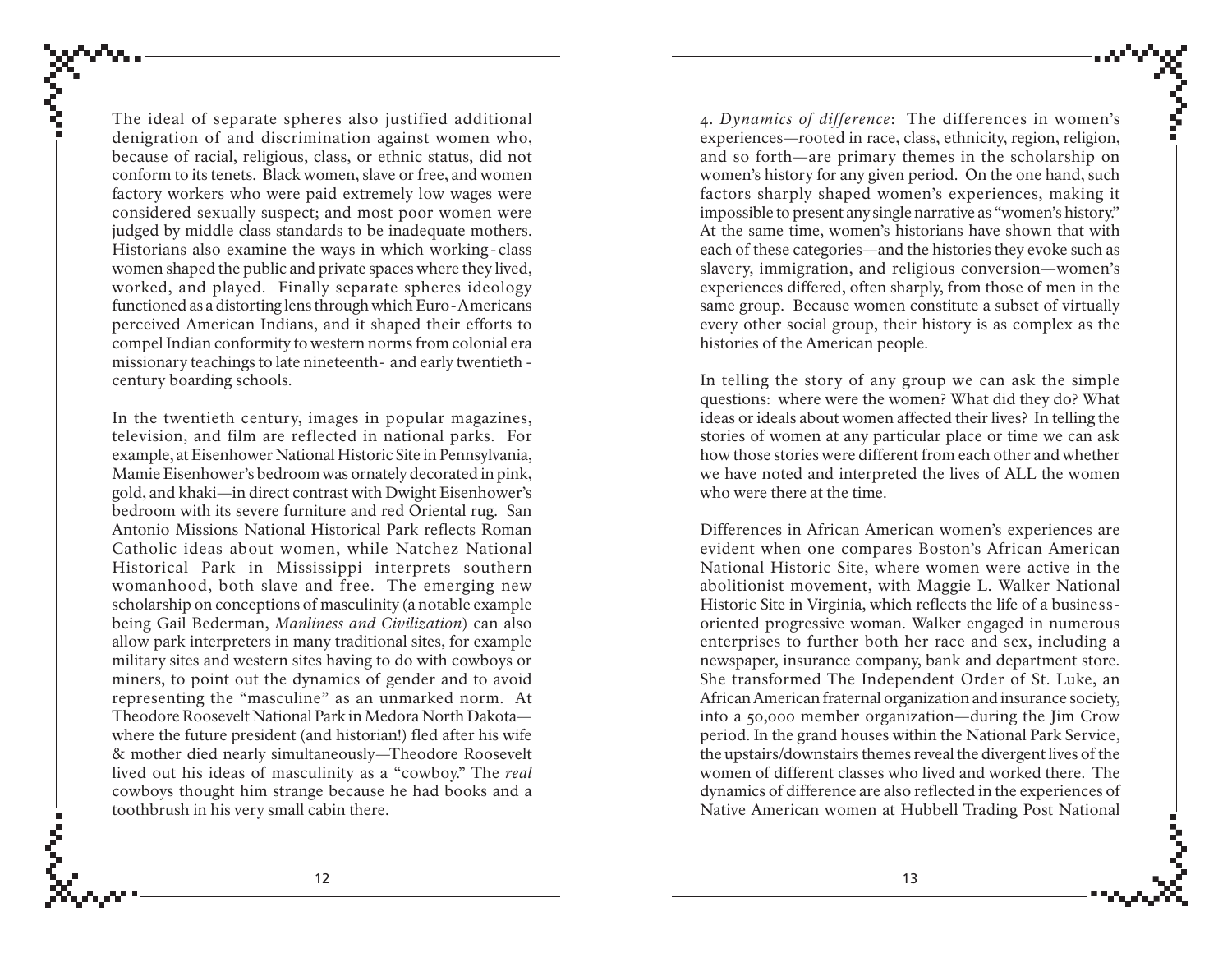Historic Site in Arizona, where Navajo and Anglo women interacted, and Pecos National Historical Park in New Mexico, where Pueblo Indians encountered (male only) Spanish missionaries.

5. *Work*: To understand women's daily lives, historians set aside narrow definitions of work as paid labor, generally outside the home, and looked closely at the full range of women's productive activities both inside and outside the home. This expanded definition of work has led to major reevaluations of the divisions of labor—between women and men, adults and children, master or mistress and servants or slaves—of changing definitions and technologies of housework, of informal economies based on barter and trade, and of the gendered expectations imbedded in the emergence of industrialism and urbanization.

Since very few women have been "ladies of leisure," almost all the historic parks offer opportunities for interpreting women's work experiences. Whether it is an industrial setting such as women's work in the textile mills of Lowell, or hotels at Yosemite National Park where women had major responsibilities, or a fort where women ran the kitchen and laundries, or homes in which wives, immigrant servant girls, or slave women performed the daily household tasks, the national parks have diverse opportunities for interpreting women's work experiences.

Many sites have unrealized potential for examining women's work and related themes such as the technology of housework and the changing role of the family. The conditions varied considerably, as did the technology available—from open fires to gigantic stoves, from springhouses to Bess Truman's "modern" red and green kitchen at the Harry S. Truman National Historic Site. The National Park system also has various general stores—at Appomattox Courthouse National Historical Park, at Hopewell Furnace National Historic Site, and at Salem Maritime National Historic Site, among others where women bought supplies.

New dimensions of the past come into focus when the productive life of a household is examined. For example, at Martin Van Buren National Historic site, where Van Buren spent his retirement years, the interpretive program discusses the Irish immigrant women whose work made life in the formal parlor possible. The staff does not interpret Van Buren in isolation from other social groups but rather stresses the theme of interdependence among those who shared that household space. Clara Barton National Historic Site interprets her story of a self- <sup>e</sup> ducated, self- appointed nurse and the story of nursing being developed as a profession. A proudly displayed photograph here shows an elderly Barton sitting proudly in front of a class of nurses. The Red Cross offices there with typewriters hint at the technological changes that occurred during her lifetime. Other sites also illustrate changing technologies which affected women's lives: Edison National Historic Site has both early phonographs and a woodenhandled electric curling iron. Golden Spike NHS in Utah celebrates completion of the transcontinental railroad which provided an alternative to wagon trains, allowed produce and meat to travel great distances improving diets, and changed immigration patterns.

6. *Education*: Until the late twentieth century, society considered formal education less important for women than for men, and in many instances women were formally denied access to educational institutions. Yet women have always been providers of education. In the colonial era, when literacy and vocational training were familial responsibilities, women taught their children and other young people in their households. Young girls learned basic household skills—food preparation, needlework, spinning, gardening, etc.—by taking on these tasks at an early age. In the revolutionary era, the debate about "woman's place" in the new republic and the need for an educated citizenry led to a new emphasis on formal education for women in the middle and upper classes. To be "Republican mothers" capable of raising virtuous citizens, women claimed the importance of education for themselves.

ĉ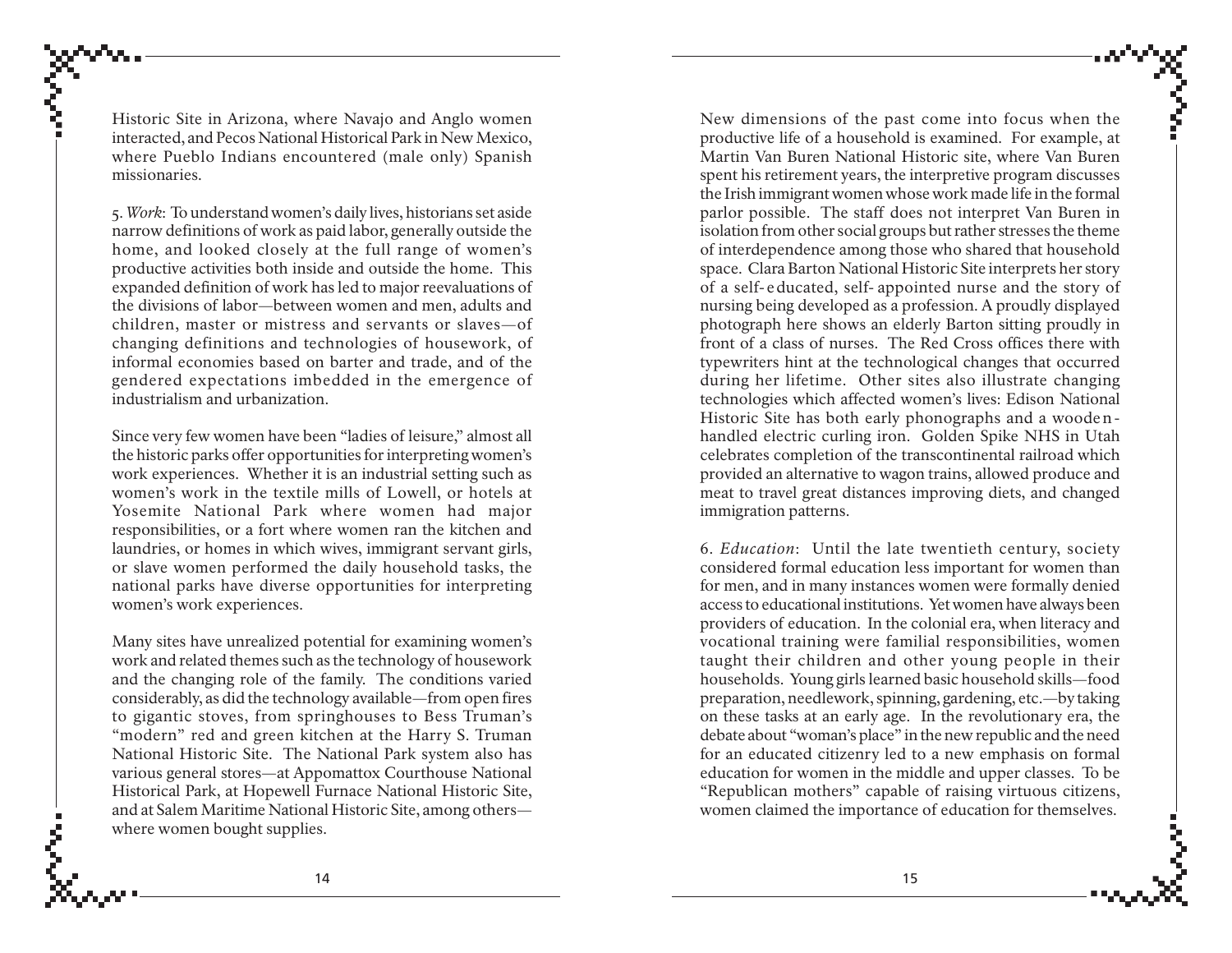Through the nineteenth century, women's struggle for education took on many dramatic dimensions, ranging from the secret, and often illegal, education of some slave women to the growth of female academies and colleges and the gradual feminization of the teaching profession. The rise of public education created an enormous demand for teachers that was increasingly filled by drawing on the skills of women, thus enlarging their "sphere" and opening opportunities for travel and independence outside of marriage. For most groups of women, education has had a very powerful and subversive impact by raising expectations, offering new skills and broader horizons.

Opportunities to interpret women's contributions in the field of education are present at many parks. Homestead National Monument of America includes Freeman School, a one - room school, which both illustrates the expansion of education and the feminization of the teaching profession. The Oaks, the home of Booker T. and Margaret Murray Washington, at Tuskegee Institute National Historic Site in Alabama, focuses on coeducational intellectual and vocational training reflecting women's leadership role. The influence of individual teachers can be seen at Jimmy Carter National Historic site, which includes Plains High School where Miss Julia L. Coleman taught Carter. Her influence on the future president was so significant that Carter referred to her in his inaugural address. Two schools especially significant in the civil rights movement, the Topeka School featured in Brown v. Board of Education in Kansas and the Little Rock High School in Arkansas are also NPS sites.

7. *Public Life and Voluntary Associations*: American political institutions were initially founded on the assumption that women—like children, slaves, and the insane—were not "fitted" for participation in public life. Women's close association with domesticity, however, has meant only that they followed different paths into public life, not that women were absent from the public domain. Indeed, by exploring the interactions of public and private spheres, the study of women's history demands a more capacious definition of politics and illumines in new ways what we thought we knew.

Beginning in the revolutionary era, women pioneered the formation of voluntary associations, laying the basis for that layer of "civil society" that is critical to the maintenance of an active democratic citizenry. Nineteenth-century American politics proceeded along two different, and highly gendered, lines: 1. electoral politics, not only exclusively male but also infused with images and rhetoric about manhood as the source of political allegiances that crossed class lines; and 2. the politics of "influence," primarily female and located in voluntary associations that became the seed bed for the social justice dimensions of progressive reform. The crucial role of religion is notable here, as women often first acquired public skills in religious settings such as missionary societies and they put those skills to political use in the name of moral imperatives that had religious roots.

The movements for women's rights are part of the larger drama of American democracy in which numerous groups have broadened the definition of citizen and redefined the terrain of politics. Women's participation in politics, however, has also taken many other forms. Through voluntary associations women have reshaped civic life, creating benevolent associations, missionary societies, reform and social service institutions—hospitals, orphanages, settlement houses inventing professions such as social work, and feminizing others such as teaching. The community infrastructures that resulted broadened the arenas of civic action and civic education considerably and over time they expanded accepted views of societal responsibility and the role of government.

Some of the examples of national parks that interpret the theme of women's public contributions are Women's Rights National Historical Park, site of the 1848 Women's Rights Convention, and Mary McLeod Bethune Council House National Historic Site in Washington, D.C., which was the home of the National Council of Negro Women. Still many other sites offer

ĉ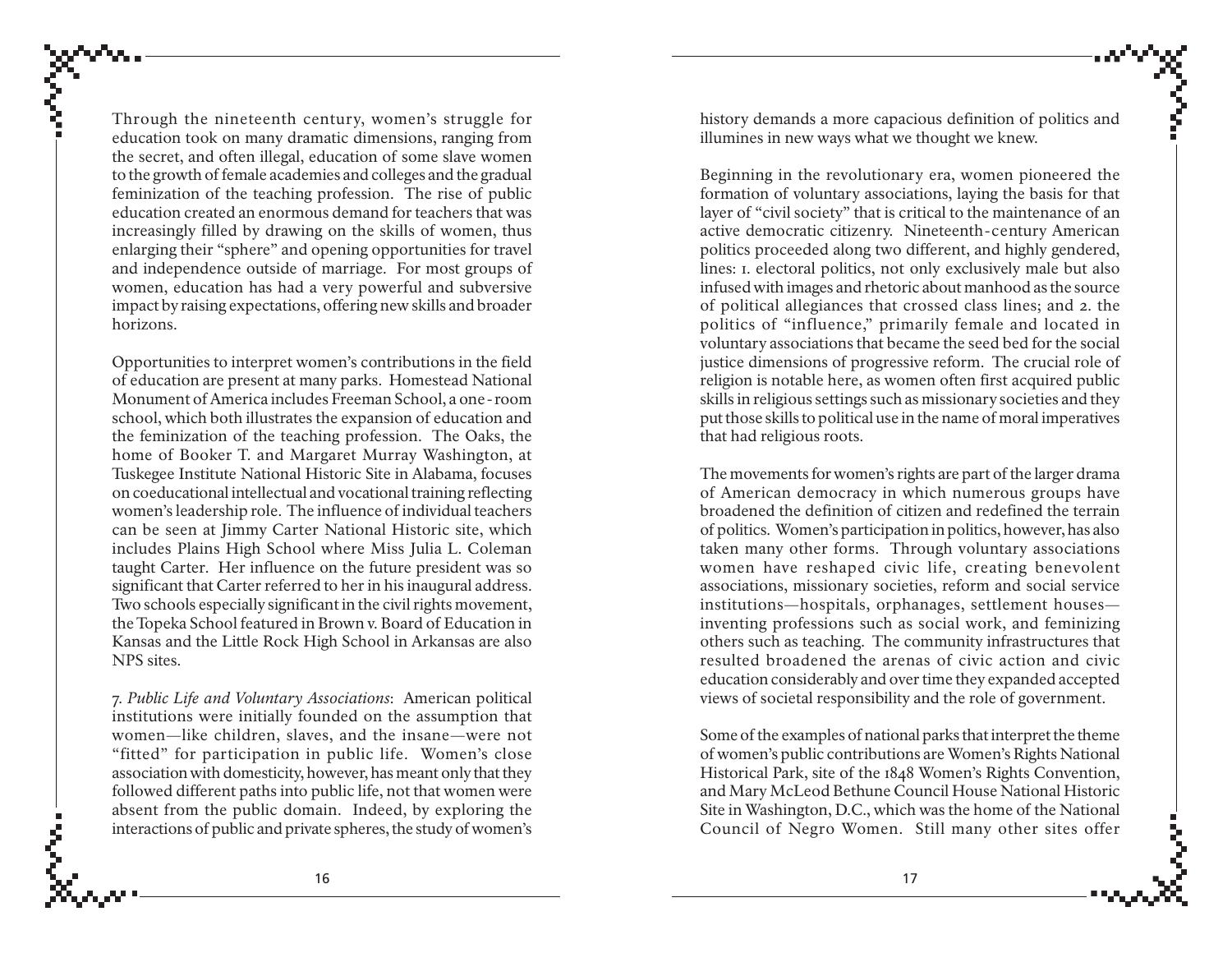opportunities to discuss women's public roles. For example, Clara Barton identified and marked 12,000 union graves at what is now Andersonville National Historic Site in Georgia, provided relief after the Johnstown Flood (now a NHS) and established the American Red Cross. At Ellis Island, the Daughters of the American Revolution provided supplies for immigrants detained on the island, and the National Council of Jewish Women found homes for unaccompanied women and girls. Women who lived in many of the houses located in national parks worked at settlement houses, participated in temperance organizations, were members of suffrage organizations or the League of Women Voters, and provided leadership to reform and philanthropic organizations. Women participated in social reform, especially abolition, at the Boston African American Meetinghouse. They were active in religion as missionaries with Narcissa Whitman at Whitman Mission NHS and Eliza Spaulding at Nez Perce and as leaders at the Quaker meetinghouse at Herbert Hoover NHS in Iowa with its roll-down doors for men's *and* women's meetings.

### Women's History and Cultural Landscapes

Cultural landscapes are geographic areas that have meaning for people. They reflect human adaptation and use of natural resources, which can be expressed in settlement patterns, land use, circulation systems, vegetation patterns, and building styles. Small gardens, ranches and plantations, agricultural river valleys, forested areas where plants are gathered for ceremonial purposes, urban neighborhoods, and national parks are all examples of cultural landscapes. The NPS identifies four cultural landscape types: designed, vernacular, ethnographic, and historic sites.<sup>1</sup> While built environments are often contained within cultural landscapes, not all cultural landscapes include structural elements. Viewsheds, topography, and natural systems, may, for example, be most significant within battlefields or natural areas with ethnographic associations. Cultural landscapes provide opportunities to relate women's stories to the physical realities of the places where they lived and worked. Landscapes are especially powerful in bringing to life women's experiences outside the home.

When using landscapes to interpret women's history, we focus on how women made changes to the landscape, how they used and adapted to landscapes, and how they valued landscapes.<sup>2</sup> We need to make sure that women's stories are included and accurately represented. What women were involved in this landscape, when, and how? Do stereotypes and incorrect information need to be corrected? How can landscape features like vegetation and settlement patterns show us that women used and valued the landscape? Women's history needs to be told in context. Cultural landscapes are interacting systems of natural and cultural resources. Similarly, women's histories have evolved within complex systems of overlapping cultures and systems of gender roles and associations. Recent literature on women's history has increasingly addressed women in community and women of varying cultural backgrounds, and has situated women's lives in the context of historical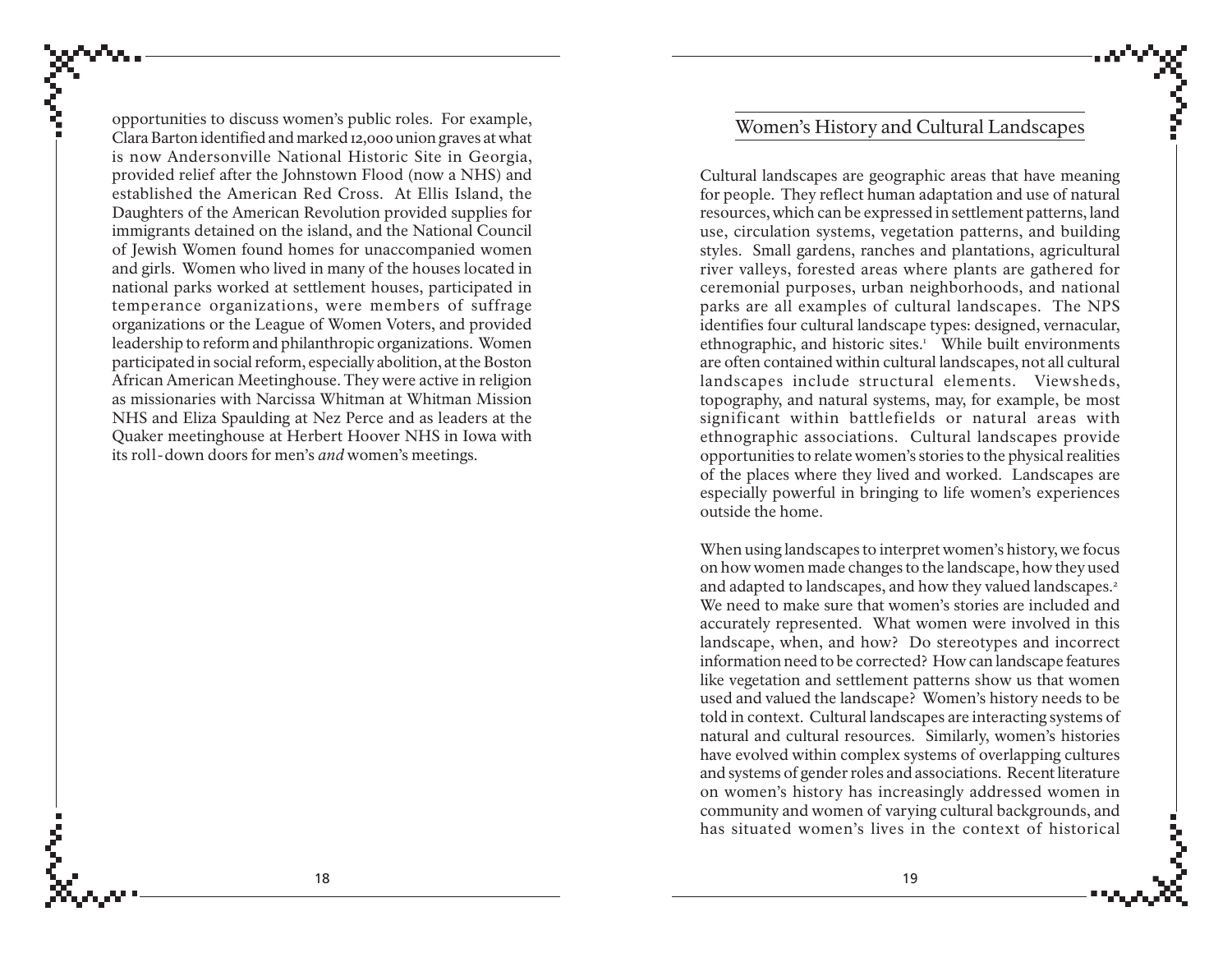expectations of women's and men's roles and behaviors.3 Much of this literature discusses women's adaptations to, and influences on, natural environments.

Landscapes are made up of networks of social and material relationships. In addition to physical features, cultural landscapes are made up of less tangible elements including how people move through the landscape, changes through time, sets of social relationships, and the meanings that different features hold for different people. For example, to tell the story of women's experiences within an eighteenth century Spanish Mission community, we need to learn about relationship networks. In addition to understanding spatial relationships between water sources, the mission church, housing areas, circulation routes, irrigated fields, and outlying grazing lands, we also need to understand what specific places like gardens meant to Indian and Spanish women and men, what restrictions might have been placed on women or men in their access to different parts of the mission, and how intermarriages between Mexican women and Anglo men influenced land ownership patterns.4 Landscape interpretive programs can help visitors connect the story of social relationships with specific physical places. For example, visitors at Tumacacori NHP can stop at the *monjero*, the outdoor sleeping area historically set aside for unmarried Native American women, to connect this space with cultural and gender relationships within the mission, or they can stop at the remains of orchards and irrigation systems which illustrate women's and men's work roles.

Interpreting women's history within cultural landscapes can relate to a broad range of types of experiences and levels of involvement in landscape change. For many years, women have designed gardens, planned communities, and managed farms and ranches. Women's volunteer groups have been active in landscape preservation efforts, and women and girls have played major roles within their communities in how settlements are spatially organized and modified. Women have created meaningful artistic expressions of their perceptions

of and relationships with landscapes, expressions that have influenced land management policies and landscape appreciation. Sometimes, certain women's stories are overlooked while others are told, for example, when a garden associated with a white plantation owner's wife is interpreted but areas where enslaved African American women worked are not. "Women's history in . . . landscapes needs to map female presence, location, contribution, and sense-of- place in ways both obvious and subtle."5 The examples that follow include landscapes obviously associated with women's history and landscapes not usually associated with women.

Designed landscapes where contributions of women designers or civic leaders are preserved and interpreted come easily to mind. At Dumbarton Oaks and Dumbarton Oaks Park, Beatrix Farrand's contributions to the field of landscape design are discussed during interpretive tours. Within the overall interpretive theme of landscape design, tours address how Farrand worked with owner Mildred Bliss on design decisions and how the resulting qualities of the gardens reflect Farrand's design style.6 The Palisades Interstate Park in New Jersey interprets the critical role of the New Jersey Federation of Women's Clubs in protecting the Hudson River palisades from destruction. Women also played leading roles in creating designed landscapes in less conventional but very meaningful ways. In the 1930s, for example, African American women in Virginia, through President Roosevelt's New Deal programs, led the design, planting, and care of urban parks in Petersburg and Richmond.7

Likewise, vernacular landscapes can be identified with women's history. The historic Lockhart Ranch landscape at Bighorn Canyon NRA is used to interpret the life of Caroline Lockhart, owner and manager of the Ranch. Three on - site waysides focus solely on Lockhart, helping visitors connect the story or her life to the landscape within which she lived and worked. During on - site tours, and in the site brochure and park film, the Ranch is used to interpret Caroline Lockhart as a significant individual rather than only including a mention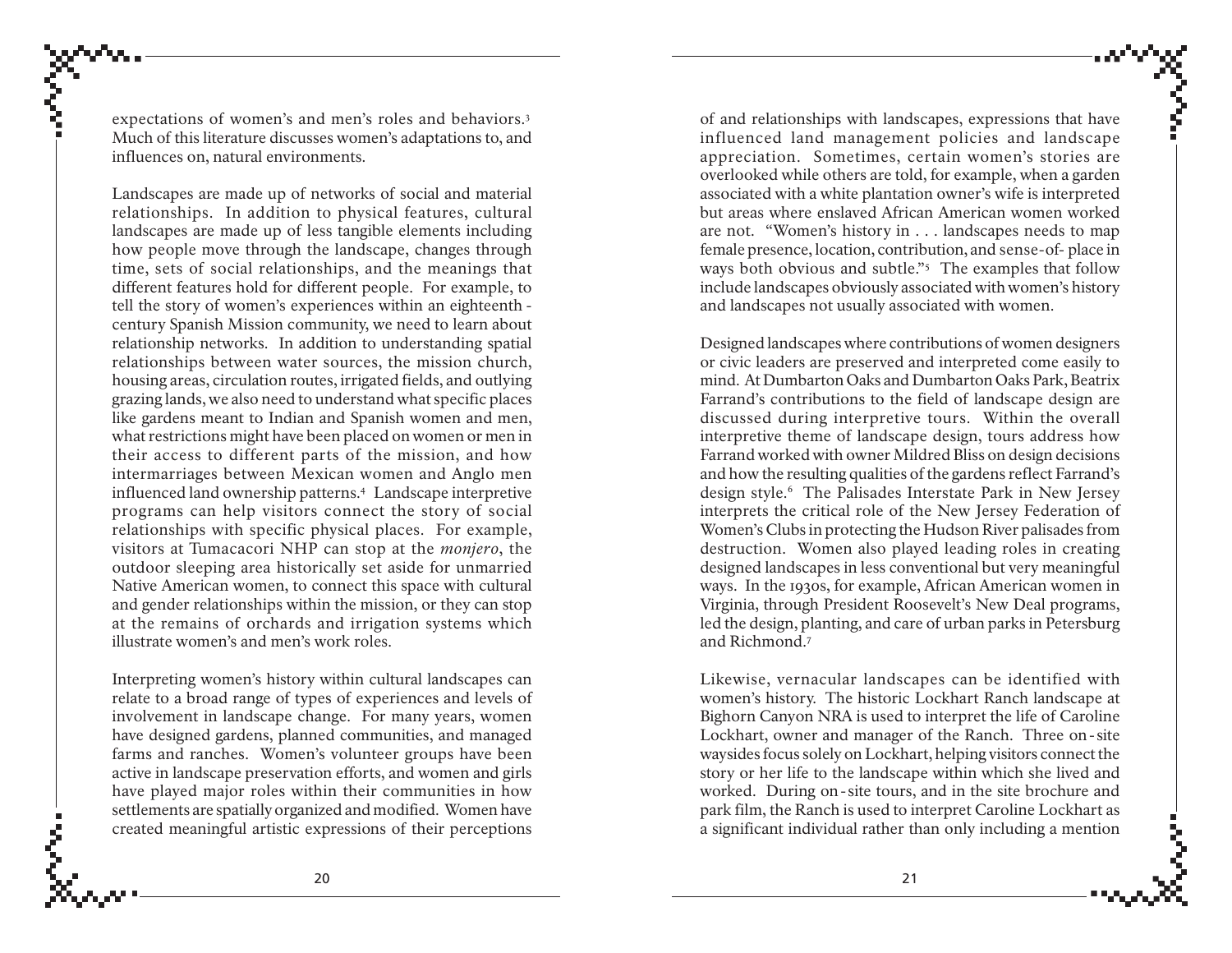of her within the broader story of primarily male western ranching culture.<sup>8</sup>

Less obvious in terms of interpreting women's history might be urban neighborhoods, Alaskan Red Light Districts, large natural landscapes, or mining areas.9 In 1950s Philadelphia, African American and ethnic communities united under the able leadership of Alice Lipscomb to prevent the construction of an eight lane expressway that threatened to displace thousands of residents and destroy many closely knit neighborhoods. At the same time, many African American neighborhood women took leading roles in a city-wide garden block initiative aimed at beautifying their communities and dispelling the perceived notion of urban blight that often threatened the stability of neighborhoods.<sup>10</sup>

By the late nineteenth and early twentieth century, preserving scenic and natural American landscapes became a familiar issue on agendas of women-led civic organizations such as the Garden Club of America, the Colorado Cliff Dwellings Association, and the General Federation of Women's Clubs. These and other groups played leading roles in protecting such significant natural and cultural systems as the Everglades, the Atlantic coast barrier islands, Mesa Verde National Park, and the California Yosemite Valley.<sup>11</sup>

Landscapes associated with women artists and writers are especially suited to experiential interpretation. The Willa Cather Country Tour brochure, produced by the Willa Cather Pioneer Memorial and Educational Foundation, guides visitors to specific sites within the landscape around Red Cloud, Nebraska, where Cather lived and which she described in her novels.<sup>12</sup> This driving tour interprets historical and imaginative landscapes. Visitors can combine direct experience of places within the landscape — the prairie, the river, cemeteries, and other landscape features — with reading the tour brochure in order to connect specific places to Cather's emotional responses to the Nebraska landscape and how she expressed these responses in her novels. In comparison, the Georgia

O'Keeffe Museum's "Walks in the American West" program doesn't necessarily use landscapes directly associated with O'Keeffe, but provides opportunities for increasing understanding of O'Keeffe's relationship with the southwestern landscape through participation in types of experiences associated with O'Keeffe, such as taking long contemplative walks.<sup>13</sup>

Understanding women's experiences can be further enriched by interpreting how underlying cultural ideas on gender influence women's lives and meanings of place. At Knife River Indian Villages NHS in South Dakota, a small garden plot and the adjacent reconstructed earthlodge illustrate the story of women's status and role within the community. The interpretive program can address how, in the matrilineal Mandan-Hidatsa culture, women owned and built the lodges, and were in charge of the gardens.<sup>14</sup> Moving to the southwest, architect Rina Swentzell, a member of Santa Clara Pueblo, portrays the Pueblo cosmos as encompassing various feminine and masculine elements: "Although they are acknowledged, as are all living beings, to contain male and/or female qualities, the overall whole or cosmos is ultimately perceived as feminine, moving with the principles of spirituality, wholeness, interrelatedness, harmony, and balance".<sup>15</sup> Within the cosmos, mountains are masculine, valleys are feminine, and the female plaza spaces are contained and held by the male structures.<sup>16</sup> Feminine and masculine principles exist in balanced and complementary harmony. Within historic sites that interpret Puebloan culture, interpretive programs could include how this gendered sense of place may influence women's experiences within different places in the Pueblo world.

In addition to the significant highway beautification efforts of Lady Bird Johnson, women's groups around the country from the early twentieth century waged campaigns to beautify their cities by promoting clean, tree-lined streets free of trash and unsightly billboards. Believing that a "bad physical environment meant a bad moral environment", $\frac{1}{2}$  this effort was expanded to the countryside to control roadside billboards in the name of preserving scenic beauty. Women's groups like the National Roadside Council and Hawaii's Outdoor Circle were formed to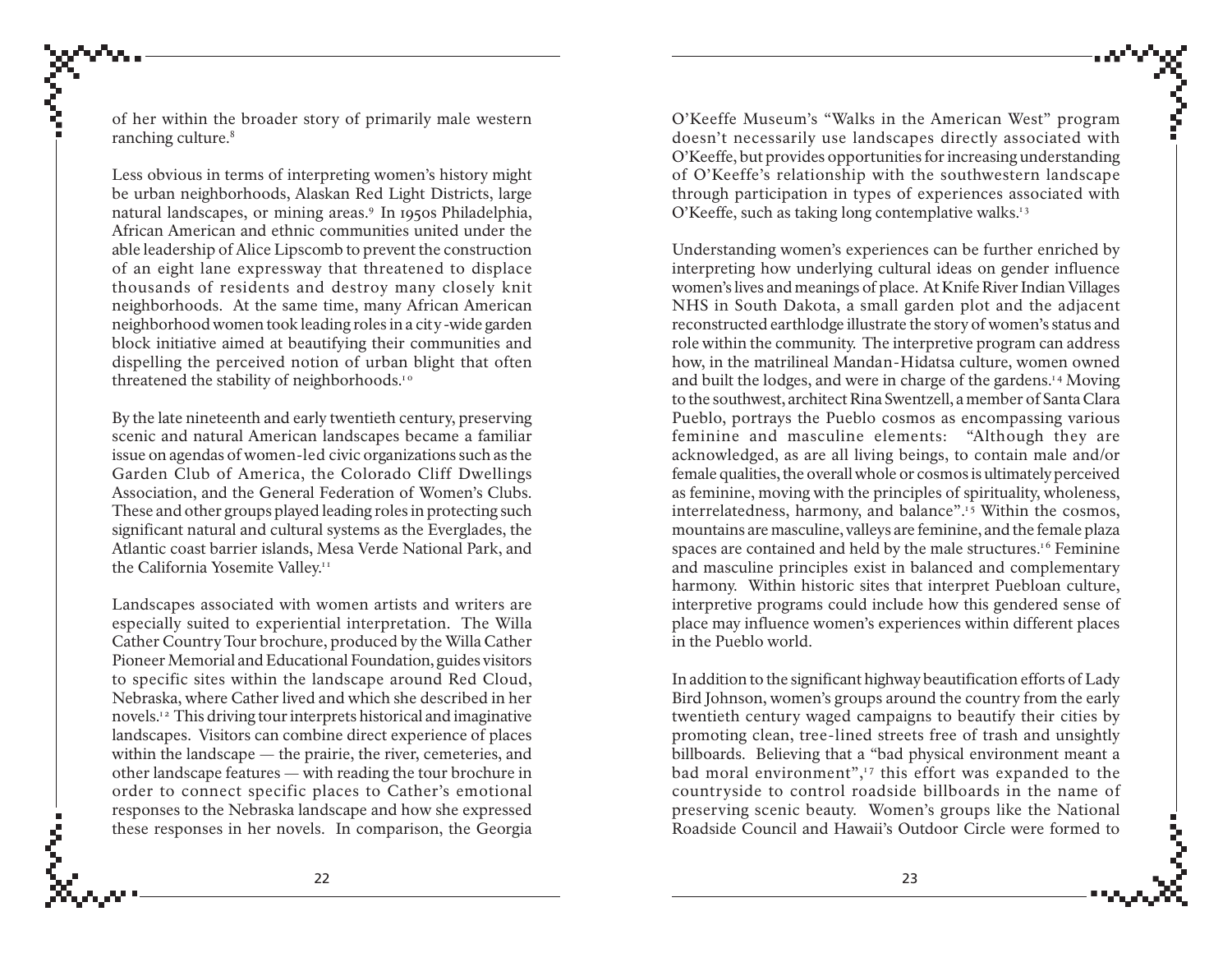specifically address the threat to America's natural landscape beauty in the face of an expanded national road system.<sup>18</sup>

Many opportunities exist for interpreting women's experiences of living in, and their efforts to preserve, cultural landscapes. One of the challenges is to find and interpret women's stories where least expected. Asking the right kinds of questions is key. Were women involved in this landscape, and if so, how? How did cultural notions associated with gender influence their experiences? How do physical landscape features help tell their stories?

#### a dhufa a

1 Robert R. Page, Cathy A. Gilbert and Susan A. Dolan, *A Guide to Cultural Landscape Reports: Contents, Process, and Techniques* (Washington D.C.: National Park Service, 1998).

2 Heather Huyck, personal communication, 2003.

3 Virginia Scharff, personal communication, 2002.

4 Ideas for this paragraph come from the Second National Women in Historic Preservation Conference Field Trip Report, prepared by Vivien Rose in 1997 for the staff of Tumacacori National Historical Park, Arizona.

5 Heather Huyck, personal communication, 2003; and "Beyond John Wayne: Using Historic Sites to Interpret Western Women's History," in Lillian Schlissel, Vicky L. Ruiz & Janice Monk, eds*., Western Women: Their Land, Their Lives* (Albuquerque: University of New Mexico Press, 1988), 311.

6 Christine Blazina and Maureen Joseph, pers. comm. February 2003. Docent led tours are offered at Dumbarton Oaks, a 12 acre property located in Washington D.C., owned by the Trustees of Harvard University, and interpretive tours are offered at the neighboring 27 -acre Dumbarton Oaks Park, which is a National Park Service unit.

7 See Nancy Kober, *With Paintbrush and Shovel* (Charlottesville: University of Virginia Press, 2001).

8 Bighorn Canyon NRA, resources and interpretation staff, personal communication, 2003.

9 The "restricted districts" in Seward and Skagway, Alaska, for instance, were fenced off from adjoining neighborhoods. See A.J. Bateman*, Regulated Vice: A Historic of Seward's Red Light District, 1914-1954,* NPS Alaska Support Office, 34; and March 27, 1915 letter from the Mayor of Skagway to the Mayor of Pasco, Washington, City of Skagway Historical Files, Box 4, Misc. document. Baby Doe of the Matchless Mine in Colorado made history within the Leadville mining landscape. See E. Blair, *Leadville, Colorado's Magic City* (Boulder: Pruett Publishing Co., 1980) and D. Karsner, *Silver Dollar: The Story of the Tabors* (New York: Bonanza Books, 1982).

<sup>10</sup> Shaun Eyring, "Special Places Saved: The Role of Women in Preserving the American Landscape," in G. Dubrow and J. Goodman, eds.(Baltimore: The Johns Hopkins University Press), 54- 56.

11 See Chapter Two in Polly Welts Kaufman, *National Parks and the Woman's Voice: A History* (Albuquerque: University of New Mexico Press, 1996).

<sup>12</sup> Willa Cather Pioneer Memorial and Educational Foundation, Country Tour brochure (Red Cloud, Nebraska: n.p., n.d.).

<sup>13</sup> The Georgia O'Keeffe Museum in Santa Fe, New Mexico, offers an educational program entitled "Walks in the American West."

<sup>14</sup> Cindy Haakenson, Knife River Indian Villages NHS, personal communication, 2002.

<sup>15</sup> Rina Swentzell, 1998.

16 Rina Swentzell, "Remembering Tewa Pueblo Houses and Spaces," *Native Peoples*, Vol. 3, No. 2, 1990 : 6-12.

17 Leslie L. Gould, *Lady Bird Johnson and the Environment*. (Kansas City: University Press of Kansas), 3.

<sup>18</sup> Shaun Eyring, "Special Places Saved: The Role of Women in Preserving the American Landscape," in G. Dubrow and J. Goodman, eds. (Baltimore: The Johns Hopkins University Press), 50-52.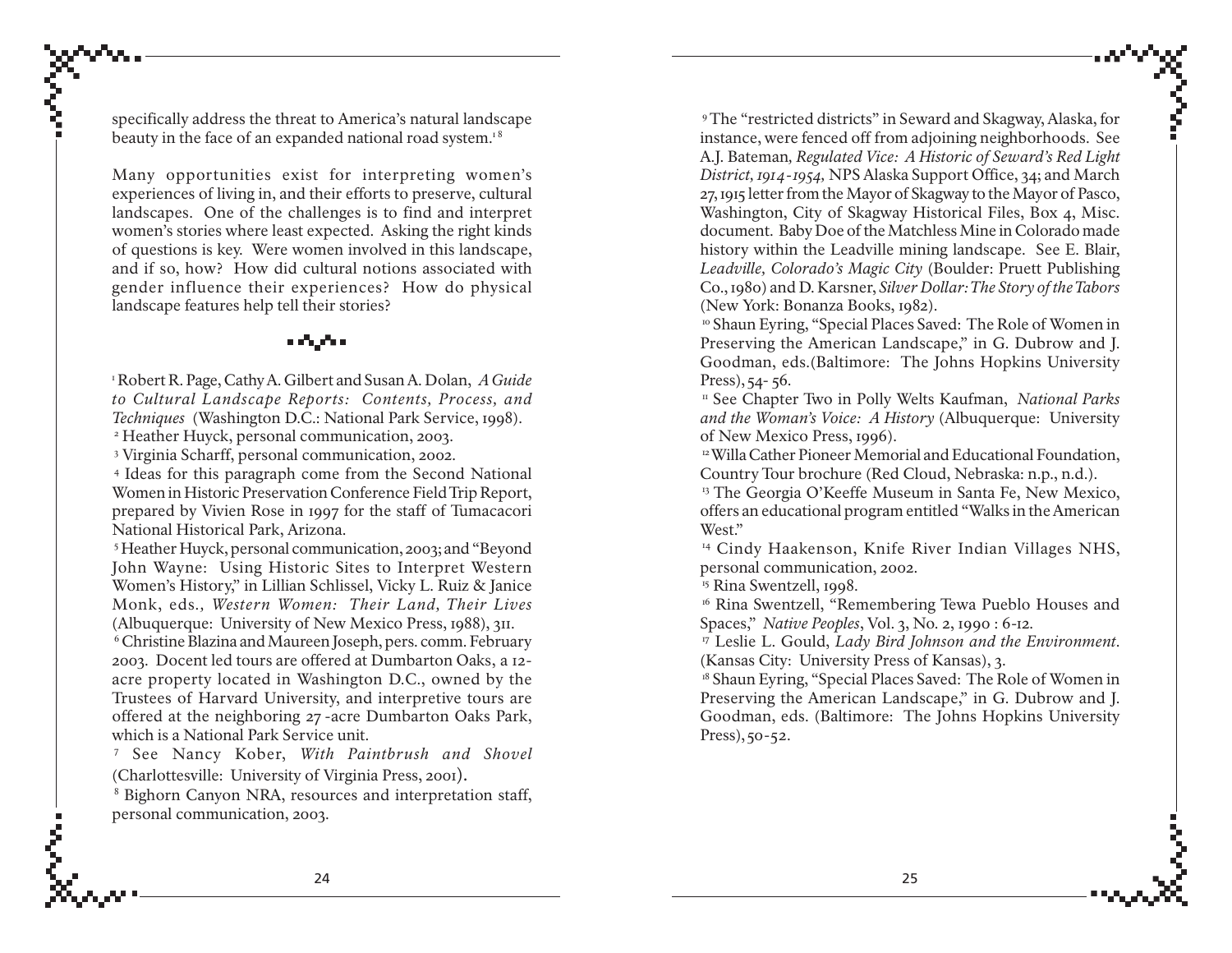### Women's History and the Built Environment

Investigating women's history and issues of gender within the built environment provides an exciting opportunity not just to explore how all people in the past experienced life, but also to expand and even change our interpretations of historic places.1 Linda Gordon writes, "The central claim of the new women's history is that a focus on women not only adds to but alters earlier pictures of the past, exposing what was inaccurate and misleading in those depictions."<sup>2</sup> Since the 1960s, there has been a proliferation of women's history scholarship recording the lives of different types of women, their varied experiences, and their changing roles within society. The challenge is to draw on this diverse body of scholarship for a stronger and truer understanding of the built environment. Keeping in mind that gender norms for both women and men are fluid and change depending on the social and political climate, cultural, and religious context, race, ethnicity, and socioeconomic status of the actors, this essay suggests some ways cultural resource managers can enhance their interpretations of historic places by using gender as a category of analysis.

The National Park Service's *Where Women Made History* travel itinerary at <u>http://www.cr.nps.gov/nr/travel/pwwmh/</u> is an excellent resource to the variety of places for which a women's history association can be made. Although focused on Massachusetts and New York, this website includes photographs and brief descriptions of seventy-four historic places, as well as lists of other women's history resources around the country. Public historian Darlene Roth used the National Park Service's own list for function and uses of a resource found in the *National Register Bulletin 16A: How to Complete the National Register Registration Form* as the base for describing women's generic property types. She discovered a multitude of properties, including houses, community landmark buildings, workplaces, recreational facilities, and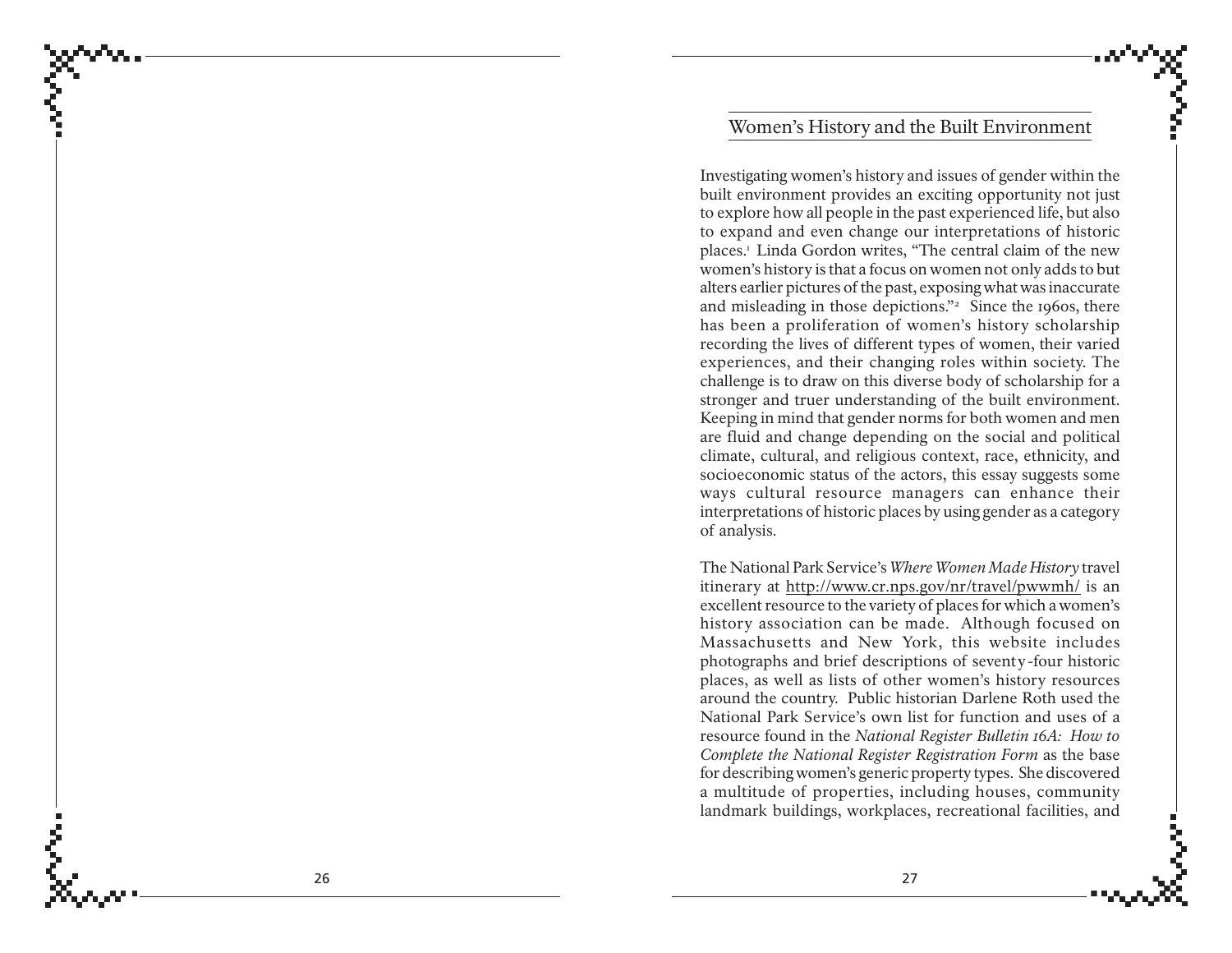landscapes, with diverse historical associations related to the history of Georgia women.3

While the prescriptive literature of the nineteenth and twentieth centuries promoted separate spheres, the economic reality was that most women have always worked in and outside of the home to support themselves and their families.4 Following the Civil War (1861-1865) and coinciding with the rapid American industrialization, economic opportunities for women expanded outside of the traditional realm of paid household labor. Generally excluding African-American women in the South who continued working as maids, laundresses, and fieldworkers, this change marked an important departure for working women away from traditional domestic employment. Industries such as commercial laundry, food processing, candy making, and textile factories employed large numbers of women workers in segregated areas. Fulton Bag and Cotton Mill in Atlanta segregated its women seamstresses by creating a mezzanine level with only six- foot ceilings, figuring that women sitting at machines did not need much headroom. Even more disturbing is the Triangle Shirtwaist Factory building in New York where 146 people, mostly women and children, lost their lives trying to get out of the locked building during the horrific fire of 1911. Today visitors can go to the building, read about the tragedy, and lookup at the ninth floor from where women jumped in a desperate attempt to avoid the fire and smoke.

Even as women entered the paid workforce in large numbers during the early twentieth-century, public resistance to women working outside the home remained, making women's entrance into the workforce a compelling story. Angel Kwolek - Folland's work on the gendered nature of the early twentieth century professional office provides an excellent example of how women's business history scholarship can be used to better understand the lives of working women and the spaces they inhabited. Large corporations both catered to and discriminated against women commonly building separate facilities such as ladies' lounges, lunchrooms, and libraries to

help make the workplace a more appropriate environment for this new female labor pool. Knowing that such womencentered places existed outside the home aids in painting a more accurate picture of workers' daily lives.5

In 1945 and with the assistance of federal Public Works Administration funds, Cook County, Georgia, constructed its first courthouse. The fact that it did not contain women's restrooms was not an oversight but rather it reflected the gendered belief that women did not belong in the legal sphere. While this may seem outrageous, women's right to serve on juries was not established nationwide until 1975 and striking women from jury pools because of their sex was not prohibited till the 1990s.<sup>6</sup> Whereas women were excluded from some arenas, they were increasingly welcome in other public roles, such as that of consumer. Looking beyond department stores and suburban shopping center, this changing role can be seen in the construction of a Ladies' Rest Room building in 1924 in Lewisburg, Tennessee, and the opening of one in Covington, Georgia, in 1915 as a part of the Covington Woman's Clubsponsored library. These women-centered lounges provided clean and safe places for rural women who came into town to shop. It must be noted that these new spaces were for white women only; African-American women in the South were excluded from these "public" facilities. Where black women did have their own spaces, such as in the Illinois Central Depot (1920) in Newbern, Tennessee, their bathroom was less than half the size of the white restrooms and attached to the considerably smaller "colored waiting room."7

Another area where interpretive programs can be expanded in terms of women's history is in documenting women's roles in the preservation of historic and natural resources as volunteers and employees. The histories of the founding and administration of national, state, and local parks, historic places, and museums are filled with women. The classic example is that of Ann Pamela Cunningham forming the Mount Vernon Ladies Association but hundreds, if not thousands, of examples exist throughout the country.8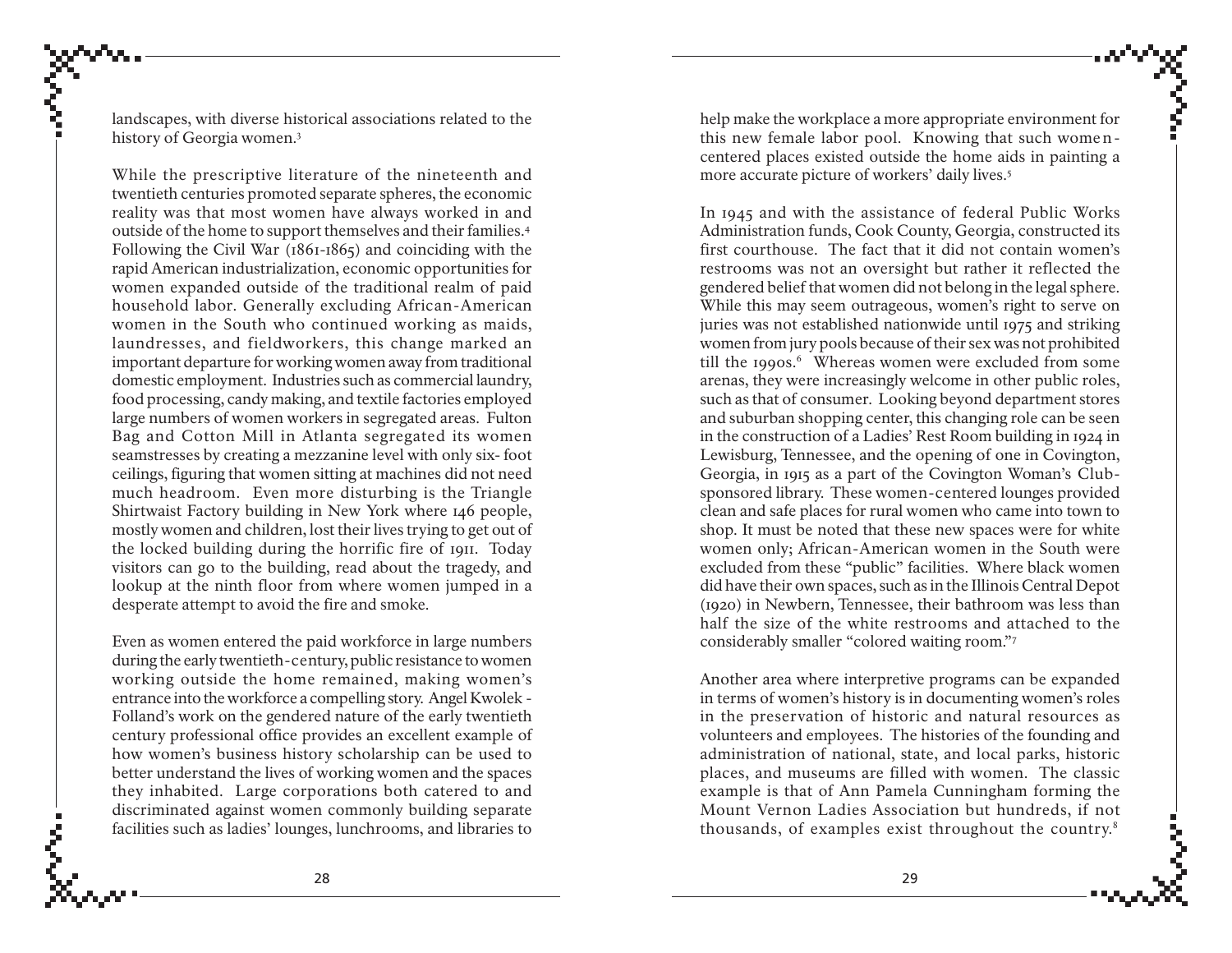Whether it is Virginia Donaghe McClung's labors to preserve Mesa Verde in Colorado, Georgia Ellard's path breaking career as the first African-American National Park Service superintendent at Rock Creek Park in the District of Columbia, or Beth Davis's tireless promotion of and commitment to the Blue and Gray Civil War Museum in Fitzgerald, Georgia, these successful efforts demonstrate the perseverance, hard work, and dedication of women to improving their communities.<sup>9</sup> This activism in preserving and interpreting historic places and artifacts can be placed in a larger historical context of the changing roles of women.

Feminist scholars have demonstrated how architecture has reinforced traditional beliefs about the appropriate roles for men and women in society, therefore, creating gendered environments.10 Others have looked at how women have functioned in man-made environments. $I<sup>H</sup>$  Whereas the professions of builder and architect have historically been gendered male, women have always influenced the built environment as both professionals and lay people. Architect and interior designer Mary Jane Colter created a distinct style of park architecture as she blended the cultures of the native peoples of the Southwest with the desert landscapes.12 Lelia Ross Wilburn (1885-1967) of Georgia designed houses throughout the South, as well as authored architectural pattern books for single-family dwellings. Her designs featured the prevailing styles popular during her fifty-year long career, multiple closets, and front and rear porches. As founder of the Gainesville High and Industrial School for the Colored, Georgia black educator Buelah Rucker recycled an agricultural building for use as her house and school. Further evidence of her industriousness is the chimney Rucker built by herself out of stones and clay from her land. Following the bombing of Pearl Harbor in 1941, Japanese-American women struggled to create home-like environments for their families out of scrap lumber and cardboard in dismal conditions in internment camps.<sup>13</sup>

One key to improving the documentation of historic properties in terms of women's history is to ask better questions. In the identification of historic resources the ability to make a connection with women's history is enhanced if the survey manuals, forms, and training procedures facilitate consideration of social, economic, and cultural contexts. Such contexts are not just central to women's history but to credible, balanced approaches to research, preservation, and education at historic sites. In Georgia, "women's history" was added as an area of interest to its Georgia Historic Resources Survey form. Not only does this bring "women's history" to the attention of surveyors, but it also sets up standardized terms to facilitate research on women-related properties.

The emphasis on architectural design in residential architecture overlooks viewing a house as a site of household labor, social activities, and domestic relations. The male and female owners, occupants, workers, and visitors' lives and experiences should be documented equally. To only write the history of the husband, employer, or owner's lives, overlooks fundamental aspects of the structures of society as well as the many ways in which women contributed to the households, workplaces, and communities in which they lived, worked, played, and died. An example of this male-centered history can be found in the 1970s National Register of Historic Places nomination for the Swan House in Atlanta. The original nomination focused on Samuel Inman and architect Phillip Schutze to the exclusion of Emily MacDougald Inman, who lived in the house forty years after her husband's death and was intimately involved in the design and decoration of the house and grounds. The amended nomination now includes the life and experiences of Ms. Inman, as well as a detailing of how Ms. Inman, her family, and household workers functioned within society and her home.

Within historic houses each room should be documented and interpreted. Do not assume the kitchen and laundry area will be the best place for the administrative offices. These areas provide an excellent opportunity to interpret a house as a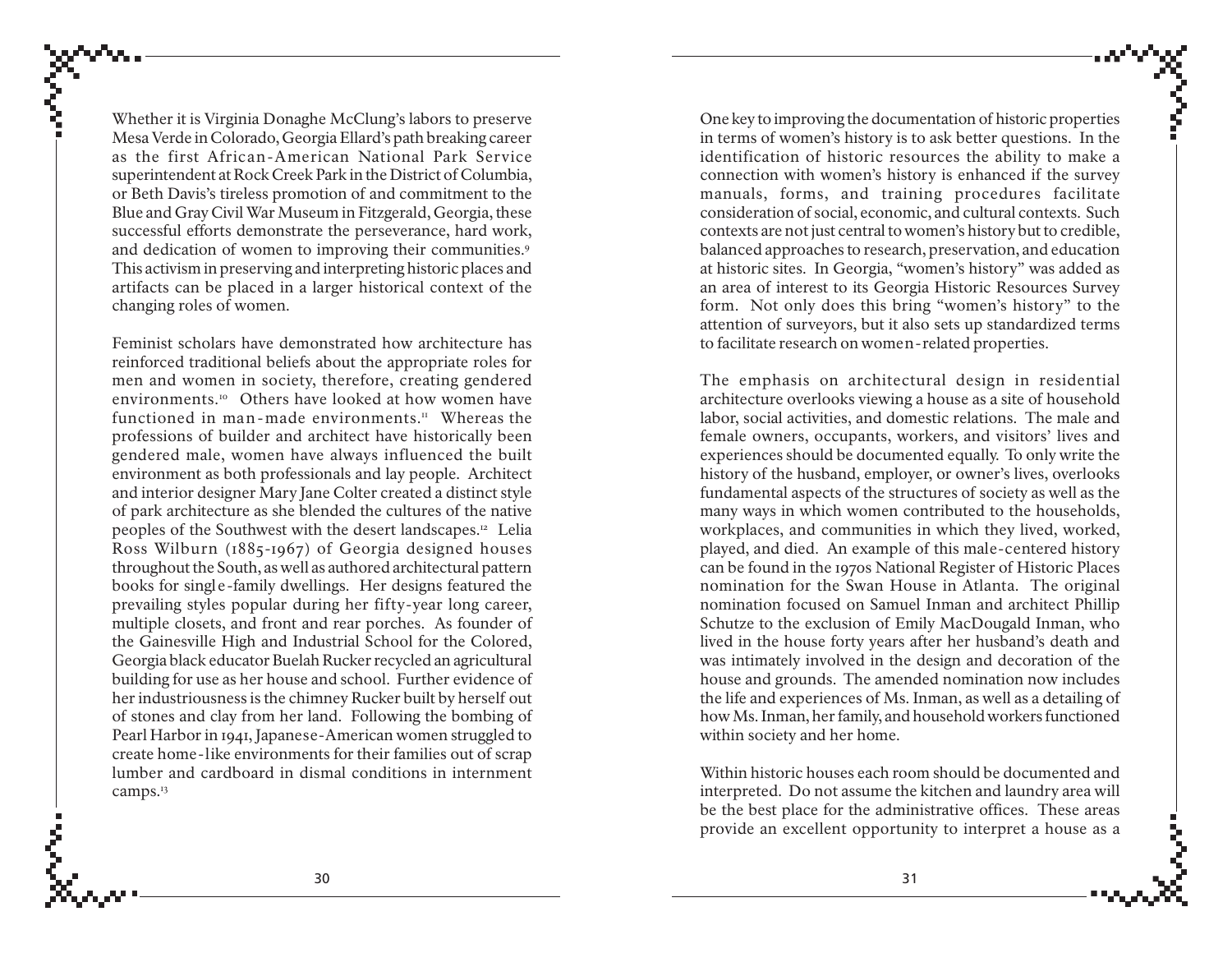functioning whole. Labor, race, and gender relations among owners, workers, and guests can be highlighted during tours. The kitchen and the laundry areas also can be viewed as places where women adopted the latest household technologies. It is in these areas that women can be interpreted in varied roles as mothers, wives, consumers, and wage earners.

The landscaped areas, household gardens, and landscapes of work at the periphery of houses should be documented as spaces for household work. In studying the lives of Irish workers in Delaware, Margaret M. Mulrooney describes the porch and yard as extensions of the house where women cooked, did their laundry, and socialized. The importance of the yard to the rural African-American community is well documented through oral histories and photographs in Richard Westmacott's study of landscapes in the rural South. He writes, "The vegetable garden, livestock pens, and all the associated equipment were therefore not just symbols of selfsufficiency but of commitment to the well-being of the whole community."14

Society preserves those resources that best reflect what it values. Ignoring women's history in preservation devalues the many roles women have played in society and distorts our understanding of history and therefore what we preserve and value and how and why we do it. An example of this distortion is seen in how historic places are commonly named. In Georgia, a property owner submitted the William D. Terrell Plantation for review to obtain National Register of Historic Places status. The text of the application read, "In 1855 William D. Terrell who owned two slaves but no land married the wealthy Mary Saddler. By the end of 1855, the tax digest listed Terrell's assets as 20 slaves and 700 acres."15 This direct quote from an application demonstrates how the applicant overlooked Ms. Saddler's role in Mr. Terrell's increased fortunes. The National Register staff re - named the property as the Saddler- Terrell Plantation to more accurately reflect the history of the property, as it was her money and her land that increased Mr. Terrell's holdings. The naming of historic

properties to reflect the men and women associated with properties is a first step toward refining our understanding of the built environment. Although seemingly superficial, this naming is important because it recognizes that yes, women were there and yes, they were important. President John Adams and his wife Abigail Smith Adams' house in Massachusetts is referred to as the Adams National Historic Site. By broadening the title, the National Park Service conveys the message that the Adams family was significant and not just Presidents John and John Quincy Adams. The interpretation of Abigail and three other generations of Adams women's lives underscores this idea further.

Historic places related to women's history are fragile resources. It is crucial to document these resources and their significance by relating them to broader historical patterns and events and within the context of the ever- changing gendered roles of women and of men. This can be done through utilizing recent women's history scholarship to improve the way we record and interpret these resources. Visitors are interested in the way people experienced life. As the professionals who make the past public, we need to make sure that women are included as fundamental to the stories we tell and the places where women lived, worked, played, and died are better understood and preserved.

#### a dagaan

1Angel Kwolek - Folland defines gender as "a system of interrelated ideas about men's and women's social roles, selfdefinition, and cultural experience that is grounded in the historical process. It is closest to class as a socially constructed category of human experience, but it is also like race in that it is based in biological fact but expressed in cultural terms;" Angel Kwolek - Folland, "Gender as a Category of Analysis in Vernacular Architecture Studies," *Gender, Class, and Shelter: Perspectives in Vernacular Architecture, V* edited by Elizabeth Collins Cromley and Carter L. Hudgins (Knoxville: The University of Tennessee Press): 3.

ĉ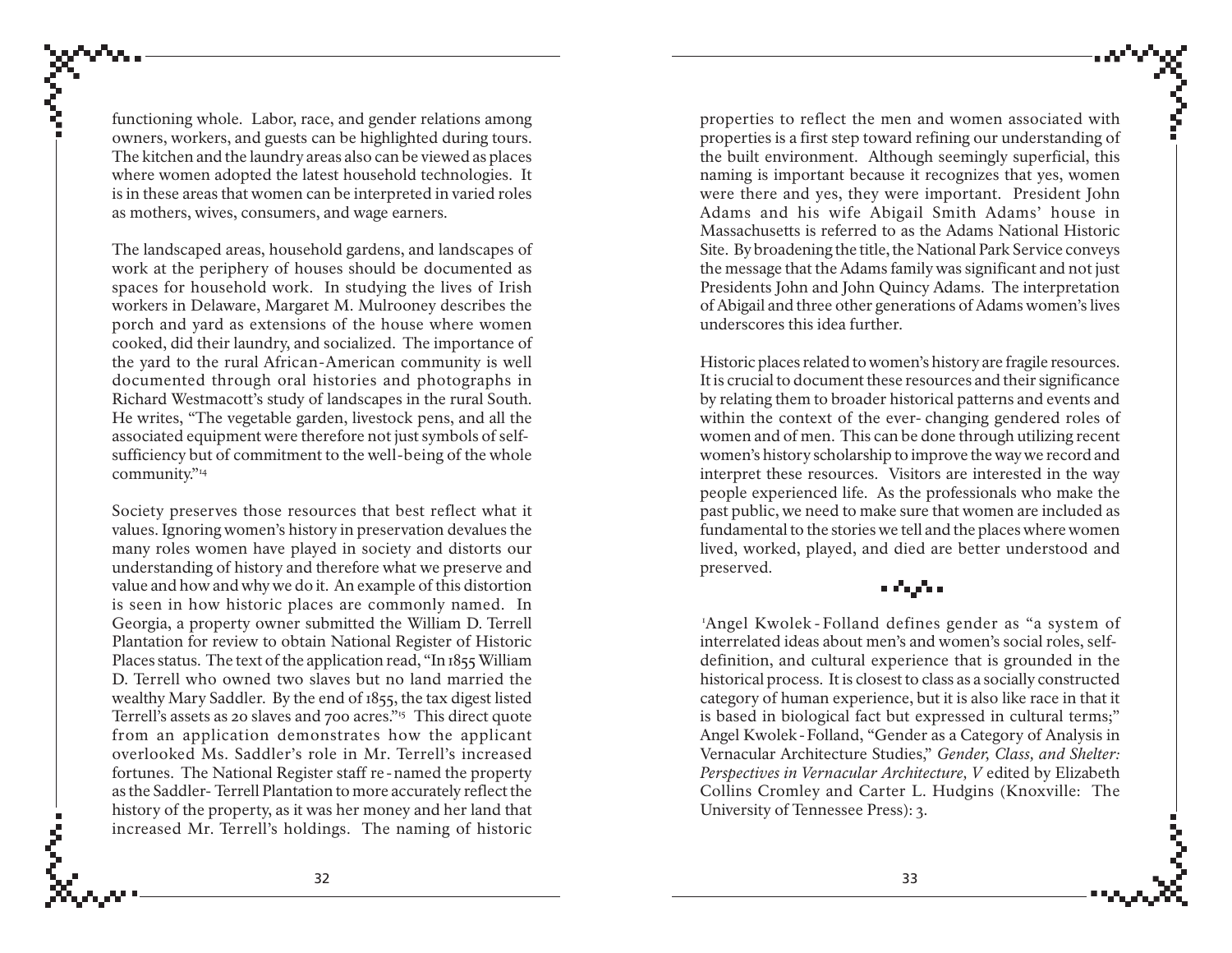2 Linda Gordon, "U.S. Women's History," *The New American History*, Revised and Expanded Edition, edited for the American Historical Association by Eric Foner (Philadelphia: Temple University Press, 1997): 260.

3 Darlene, Roth et al, *Georgia: A Woman's Place, A Historical Context* (April 2001), unpublished report, on file at the Historic Preservation Division, Georgia Department of Natural Resources, Atlanta, Georgia.

4 For further discussion on "separate spheres," see Sara M. Evans discussion in this booklet on gender ideology.

5 Angel Kwolek - Folland, *Engendering Business: Men and Women in the Corporate Office, 1870* - 1930 (Baltimore: The Johns Hopkins University Press, 1994); Andrea Tone, *The Business of Benevolence: Industrial Paternalism in Progressive America* (Ithaca, NY: Cornell University Press, 1997); Oliver Zunz, *Making America Corporate, 1870 - 1920* (Chicago: The University of Chicago Press, 1990, paperback 1992).

6Linda K. Kerber, *No Constituional Right to Be Ladies: Women and the Obligations of Citizenship* (New York: Hill and Wang, 1998): 136.

7 Carroll Van West, "The Ladies Rest Room: Gender and Space in the Rural South, 1910-1990," unpublished paper presented to the *Telling Her Story: Expanding the Past of Georgia's Women through Historic Places*, Atlanta, Georgia, 1996; Covington Woman's Club miscellaneous files, Covington, Georgia; Leslie N. Sharp and Carroll Van West, "Illinois Central Depot," National Register of Historic Places nomination, 1992, on file at the National Park Service, Washington, DC.

8 William J. Murtagh, *Keeping Time: The History and Theory of Preservation in America* (New York: Preservation Press, John Wiley & Sons, Inc., 1997, revised edition): 28.

9 Polly Welts Kaufman, *National Parks and the Woman's Voice: A History* (Albuquerque: University of New Mexico Press, 1996): 28-30, 155; Informal interview with Darlene Roth, principal, Roth & Associates, consultant for the Blue and Gray Museum (Fall 2002).

10 Leslie Kanes Weisman, *Discrimination by Design: A Feminist Critique of the Man-Made Environment* (Urbana, IL: University of Illinois Press, 1992); Angel Kwolek - Folland, *Engendering Business: Men and Women in the Corporate Office, 1870 - 1930* (Baltimore: The Johns Hopkins University Press, 1994): 94- 130; Daphne Spain, *Gendered Spaces* (Chapel Hill: The University of North Carolina Press, 1992).

11Diana Agrest, et al, editors, *The Sex of Architecture* (New York: Harry N. Adams, Inc., 1996); Annmarie Adams and Peta Tancred, *Designing Women: Gender and the Architectural Profession* (Toronto: University of Toronto, 2000).

<sup>12</sup> Kaugman, 25.

13 Jeanne Wakatsuki Houston and James D. Houston, *Farewell to Manzanar* (New York: Bantam Books, 1995, originally published 1974).

14 Richard Westmacott, *African-American Gardens and Yards in the Rural South* (Knoxville: The University of Tennessee Press, 1992).

15 Saddler- Terrell Plantation, Putnam County, Georgia, *Historic Property Information Form*, on file at the Historic Preservation Division, Georgia Department of Natural Resources, Atlanta, Georgia.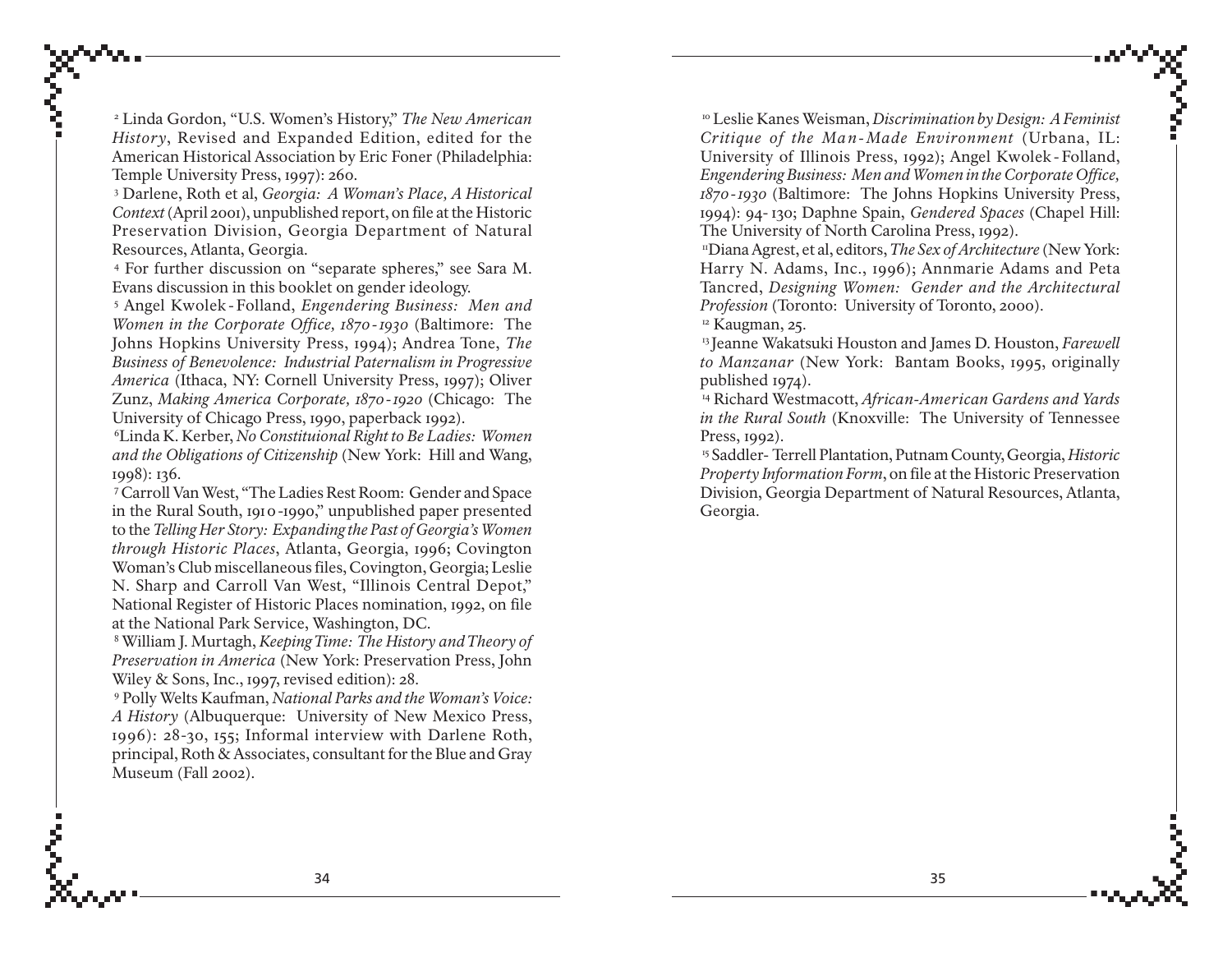### Bibliography

#### *Reference Works on Women's History*

Bataille, Gretchen M., ed. <u>Native American Women: A</u> Biographical Dicti o nary. New York: Garland Publishing, 1993. Indexed by age, subject area, and state and tribal affiliation, this alphabetical resource offers biographical sketches of Native American women and bibliographical references for further study.

Clinton, Catherine and Christine Lunardini. T he Columbia Gui de to American Wo men in t he Nineteenth Centur y. New York: Columbia University Press, 2000. A useful resource that provides an historiographical overview of women's history in the nineteenth century as well as information on sources, suggestions for further reading, and brief biographies.

Cott, Nancy F., ed. <u>No Small Courage: A History of Women</u> in t he United States. New York: Oxford University Press, 2000. A chronological history of women in America from Native American contact with Europeans to the year 2000. It examines the experiences of "women of different types and in many roles." Each chapter is written by a prominent scholar in American history or American Studies.

Evans, Sara M. Born for Liberty: A History of Women in America. 1989; 2<sup>nd</sup> ed., New York: Free Press, 1997. An engaging chronological account that pays careful attention to the diverse histories of women based on race, class and ethnicity. A good place to start for those newly interested in women's history.

Hine, Darlene Clark, Elsa Barkley Brown and Rosalyn Terborg-Penn, eds. <u>Black Women in America: An Historical</u> Encyclopedia. Brooklyn, N.Y.: Carlson Publishing, 1993. An essential reference work.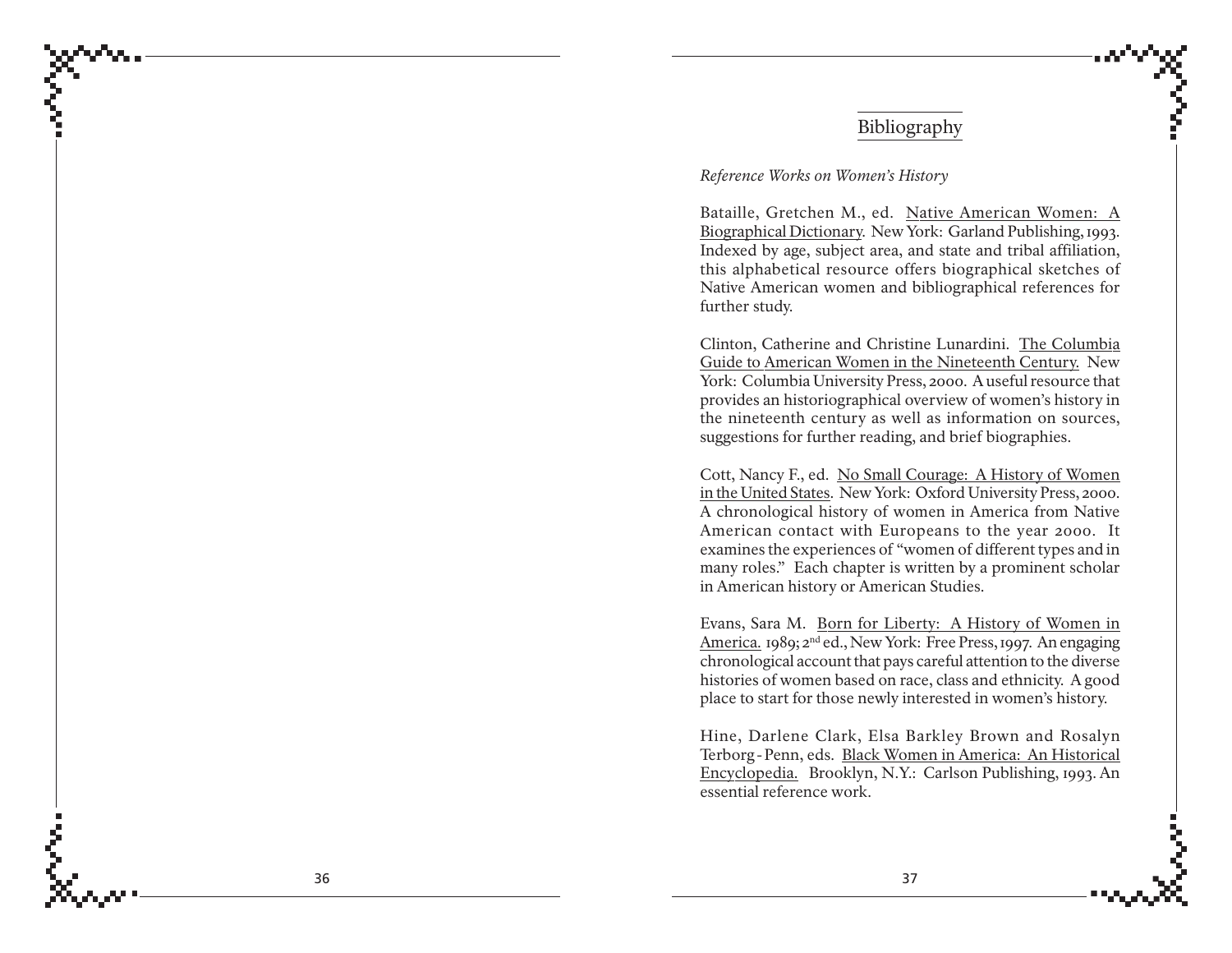Howard, Angela M. and Frances M. Kavenik, eds. Handbook of American Women's History. Thousand Oaks, California: Sage Publications, Inc., 2000. An A to Z reference of biographies, definitions of major concepts in women's history, and descriptions of important events and organizations. Each entry has its own bibliography.

James, Edward T. and Janet W. James, eds. Notable American Women, 1607-1950: A Biographical Dictionary. Cambridge, Mass.: Belknap Press of Harvard University Press, 1971. Good resource for biographical information about women.

Kerber, Linda K. and Jane Sherron De Hart, eds. Women's America: Refocusing the Past. New York: Oxford University Press, 2003. A compilation of scholarly articles and primary source documents covering the colonial period to the present.

Ruiz, Vicki L. and Ellen Carol DuBois, eds. Unequal Sisters: A Multicultural Reader in U.S. Women's History. 1990; 3rd ed., New York: Routledge, 2000. Provides 39 essays, including an overview of the field of women's history, that discuss the multilayered histories of Hispanic, Native American, Asian American, black, and white women. Includes analyses of important individuals as well as key organizations and movements for social change.

Sicherman, Barbara and Carol Hurd Green, eds. Notable American Women, the Modern Period: A Biographical Dictionary. Cambridge, Mass.: Belknap Press of Harvard University Press, 1980. Biographical information for women living in the second half of the twentieth century.

*Resources on Women and the Built Environment*

έ

Berkeley, Ellen Perry and Matilda McQuaid, eds. Architecture: A Place for Women. Washington, D.C.: Smithsonian Institution Press, 1989. A valuable collection of biographical essays about past and present women architects, the history of women in architecture, and the impact of feminist theories on the field itself.

Burnham, Philip. How the Other Half Lived: A People's Guide to American Historic Sites. Boston: Faber and Faber, 1995. Burnham discusses how women and minorities are often underrepresented within the National Park Service and other historic site interpretive programs, and offers ideas for remedying this situation.

Deutsch, Sarah. Women and the City: Gender, Space, and Power in Boston, 1870 -1940. New York: Oxford University Press, 2000. A study of Boston's development as a city and middle- and working-class women's active efforts to define and transform public spaces, housing, and their work environment.

Domosh, Mona and Joni Seager. Putting Women in Place: Feminist Geographers Make Sense of the World. New York: The Guilford Press, 2001. Within the context of gender relationships, Domosh and Seager explore a feminist perspective on studying women at home, at work, in urban and rural environments, and in the public sphere.

Dubrow, Gail Lee and Jennifer Goodman, eds. Restoring Women's History Through Historic Preservation. Baltimore: Johns Hopkins University Press, 2002. This study provides an analysis of women's contribution to historic preservation and describes the history of women at various cultural landmarks in the U.S.

Horowitz, Helen Lefkowitz. Alma Mater: Design and Experience in the Women's Colleges from Their Nineteenth - Century Beginnings to the 1930s. 1984;  $2^{nd}$  ed., Amherst: University of Massachusetts Press, 1993. Examines the founding of women's colleges in light of their academic, cultural and social objectives and argues that the buildings and public space created by the founders reflect and sustain attitudes about gender roles. A highly readable introduction to connections between the built environment and women's history.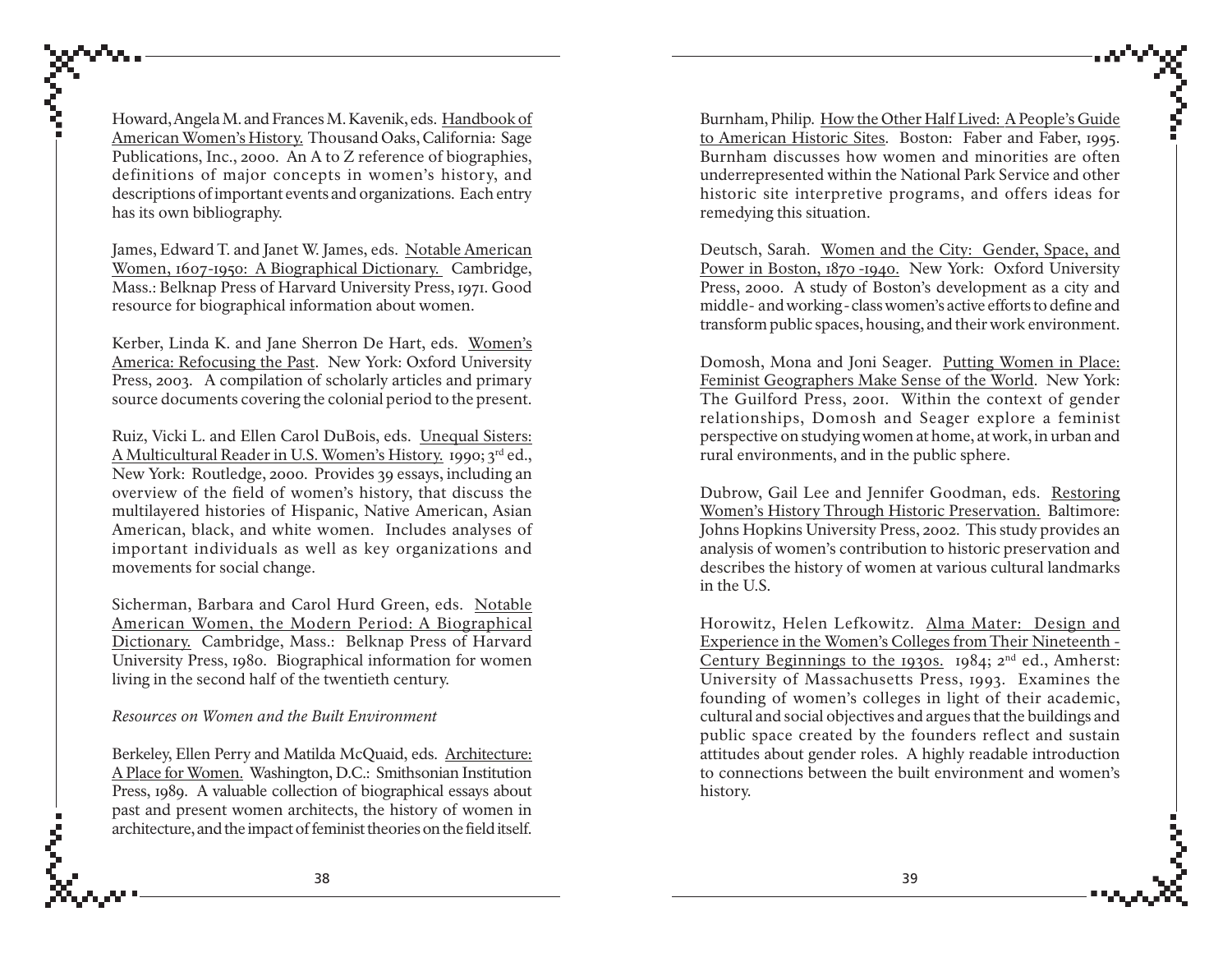Kaufman, Polly Welts and Katharine T. Corbett, eds. <u>Her Past</u> Ar ound Us: I nterpreting Sites f or W o men's History. Melbourne, FL: Krieger Publishing Company, 2003. A guide to interpreting common sites within communities (homes, gardens, cemeteries, business districts) in terms of women's history.

Massey, Doreen. <u>Space, Place and Gender</u>. New York: Columbia University Press, 1994. Very readable volume, which introduces concepts and explores examples of how the design of places can be gendered and influenced by social, economic and cultural traditions related to gender.

McMurry, Sally. <u>Families & Farmhouses in Nineteenth</u> Centur y America: Vernacular Design and Social Chan ge. Knoxville: University of Tennessee Press, 1997. Explores relationships between changing room arrangement and use and women's roles. Good resource for interpretation of historic houses.

Miller, Page Putnam, ed. <u>Reclaiming the Past: Landmarks of</u> Wo men's History. Bloomington: Indiana University Press, 1992. An invaluable guide to women's history as it is currently interpreted at National Historic Landmarks and a call to action for historians to designate, preserve and correctly interpret the historic buildings attached to women's lives and experiences.

Spain, Daphne. <u>Gendered Spaces.</u> Chapel Hill: University of North Carolina Press, 1992. An Intellectual Framework for thinking about the places/spaces of historic sites.

 . H ow Wo men Sa ved t he City. Minneapolis: University of Minnesota Press, 2001. Spain demonstrates how women in voluntary associations during the late nineteenth century actively created and redesigned the urban, industrial landscape. Focus is primarily on Boston, New York, and Chicago.

West, Patricia. Domesticating History: The Political Origins of America's H ouse Museums. Washington, D.C.: Smithsonian Institution Press, 1999. Analyzes the cultural and political contexts surrounding the establishment of four house museums: Mount Vernon, Louisa May Alcott's Orchard House, Monticello and the Booker T. Washington National Monument. Argues that house museums are cultural constructs heavily influenced by elite men's and women's definitions of acceptable gender roles and concepts of race and class.

*Resources on Women and Cultural Landscapes*

Aiken, Susan Hardy, Ann Brigham, Sallie A. Marston, and Penny Waterstone, eds. <u>Making Worlds: Gender, Metaphor,</u> Materiality. Tucson: University of Arizona Press, 1998. This essay collection includes interesting examples of women's interactions with physical and imaginative places.

Domosh, Mona and Joni Seager, eds. <u>Putting Women in Place,</u> Feminist Geograp hers Make Sense of t he World. New York: Guildford Press, 2001.

Jones, John Paul III, Heidi J. Nast, and Susan M Roberts, eds. Thresholds in Feminist Geograp hy: Difference, Method ology, Representati on. Lanham: Rowman & Littlefield Publishers, Inc., 1997. A broad- ranging collection of essays on feminist and women's perspectives on many types of places, including landscapes. Combines discussion of theory and research methods with topical essays. Topics include Mormon landscapes, feminism and cartography, and landscape representation on travel postcards.

Norwood, Vera and Janice Monk, eds. <u>The Desert is No Lady</u>: So uthwestern Landscapes in Wo men's Writing and Art*.* New Haven: Yale University Press, 1987. This rich collection of essays includes expressive culture from women of a variety of cultural backgrounds and covers from the turn of the twentieth century up to the 1980s. Throughout the essays, and especially in the editors' introduction, women's art and writing is related to historical trends.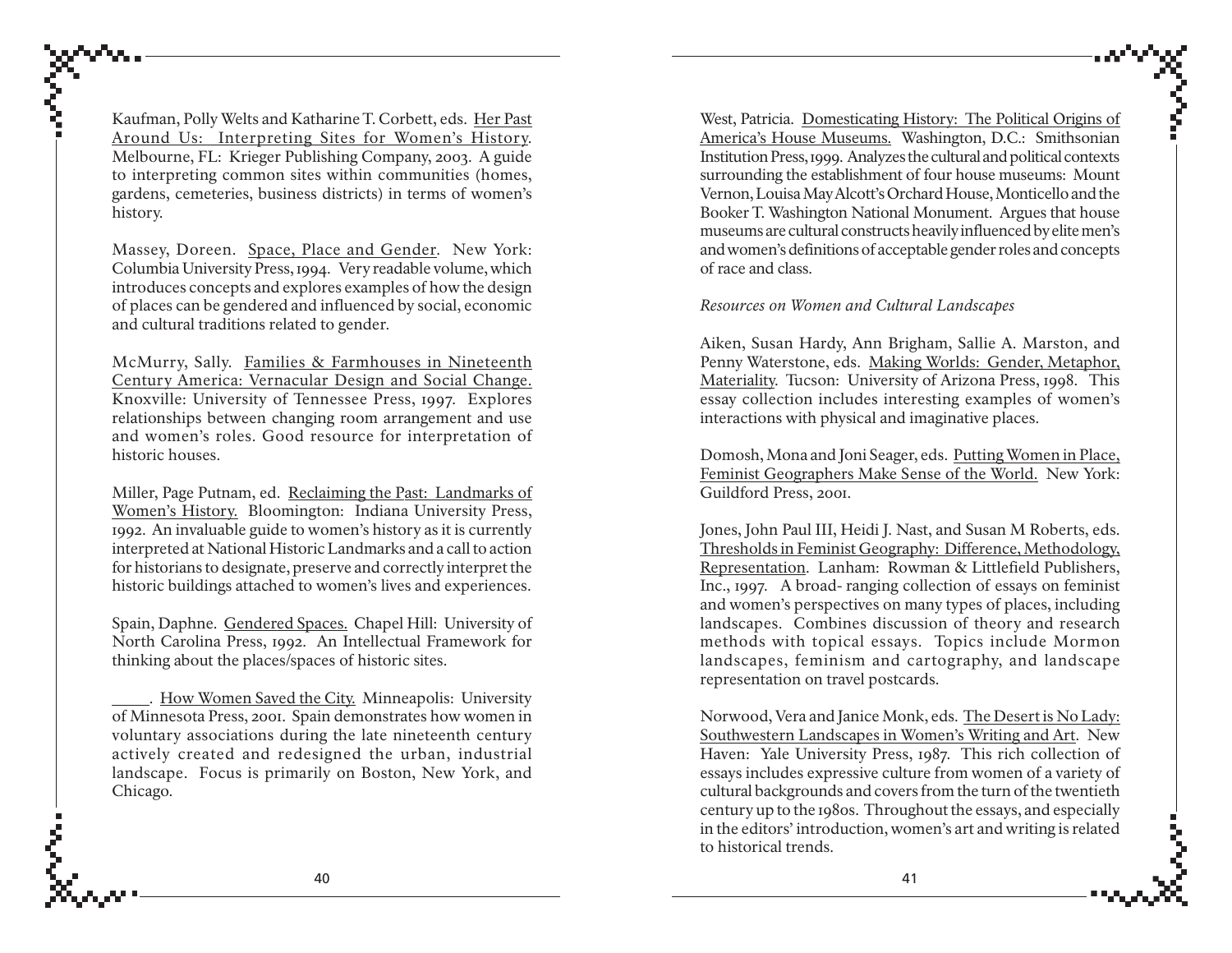*\_\_\_\_\_.* Made From This Earth: American Women and Nature. Chapel Hill: University of North Carolina Press, 1993. A comprehensive historical study of women's relationships with nature and landscape throughout the country over the last several centuries. Topics include women's relationship to wildlife, women in conservation, women's portrayal of landscape and nature in fiction, and ecofeminism.

Schlissel, Lillian, Vicky L. Ruiz, and Janice Monk, eds. Western Women: Their Land, Their Lives. Albuquerque: University of New Mexico Press, 1988. Essay collection that connects women's history in the west with new directions, including women's responses to western landscapes and using historic sites to interpret women's history. See Heather Huyck, "Beyond John Wayne: Using Historic Sites to Interpret Women's History."

Solnit, Rebecca. As Eve Said to the Serpent: On Landscape, Gender, and Art. Athens: The University of Georgia Press, 2001. A wideranging series of provocative essays that make us question our assumptions about gender, landscape and art. Essays weave together historical and contemporary perspectives, for example, in Solnit's essay on the relationship between our attitudes towards desert and the development of nuclear technology.

Szczygiel, Bonj, Josephine Carubia, and Lorraine Dowler, eds. Gender Landscapes: An Interdisciplinary Exploration of Past Space and Place. University Park: The Pennsylvania State University, 2000. A compilation of papers presented at the Gendered Landscapes Conference, held at the Pennsylvania State University. Topics include women's gardens; urban neighborhood planning; masculine landscapes; gender and architecture, farming and urban park development; and women's history in the National Park Service.

Udall, Sharon R. Places of Their Own: Carr, O'Keeffe, Kahlo*.* New Haven: Yale University Press, 2000. A detailed and illustrated study of three major women artists' relationships with their home, regional, and national landscapes. Canadian artist and writer Emily Carr, American artist Georgia O'Keeffe, and Mexican artist Frieda Kahlo are discussed.

*General Resources on Women's History*

Baker, Jean H. Votes for Women: The Struggle for Suffrage Revisited. New York: Oxford University Press, 2002. A highly readable collection of essays that seeks to place suffrage "in the larger narrative of American democracy and government" and introduce new readers to the subject.

Basso, Matthew, Laura McCall and Dee Garceau, eds. Across the Great Divide: Cultures of Manhood in the American West. New York: Routledge, 2001. This collection of essays on historical and contemporary manhood and various meanings of masculinity in the West complements the volumes focusing on women.

Bederman, Gail. Manliness & Civilization: A Cultural History of Gender and Race in the United States, 1880-1917. Chicago: University of Chicago Press, 1995. Argues that middle-class Americans equated manhood and male power with whiteness in the late nineteenth century, thus promoting a view of "civilization" that was both race and gender based.

Blair, Karen J., ed. Women in Pacific Northwest History. 1988; rev. ed., Seattle: University of Washington Press, 2001. The history of Northwest women is often forgotten or marginalized in general histories of the West; however, there are significant variations in regional women's history that bear closer study. This revised work contains some of the best recent articles on Northwest women's history and provides a guide to future research.

Blanton, DeAnne and Lauren M. Cook. They Fought Like Demons: Women Soldiers in the American Civil War. Baton Rouge: Louisiana State University Press, 2002. The authors document the lives of 240 women who fought on both sides of the Civil War.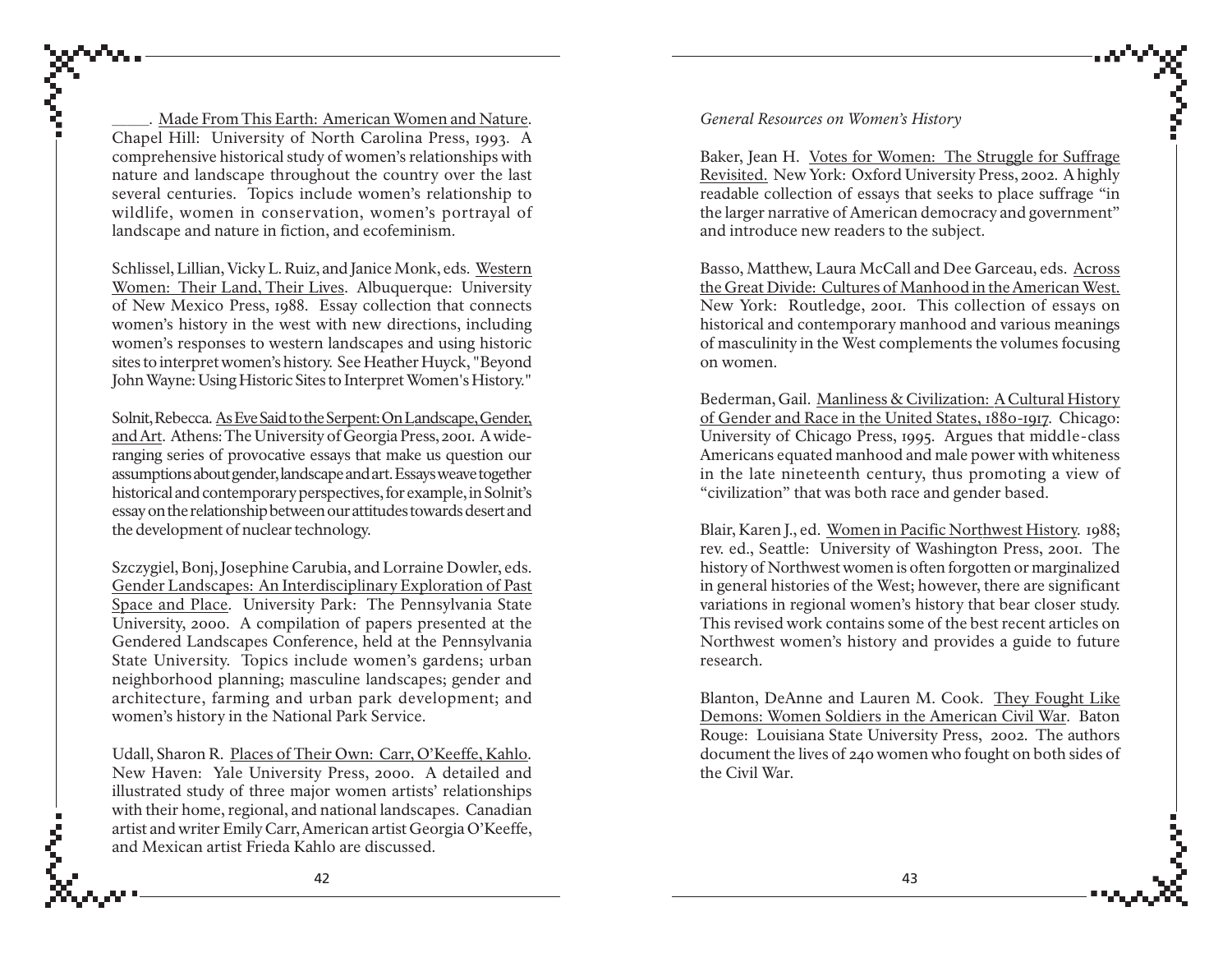Boylan, Anne M. The Origins of Women's Activism: New York and Boston, 1797-1840. Chapel Hill: University of North Carolina Press, 2002. A comprehensive study of women's volunteer organizations and their organizers in the Early Republic.

Brodie, Janet Farrell. Contraception and Abortion in Nineteenth-Century America. Ithaca: Cornell University Press, 1994. Ingeniously using diaries, advertisements, catalogs and other advice literature of the time, Brodie weaves an engaging history of birth control methods, their proponents and opponents, and the reasons that contraception was criminalized near the end of the century.

Buhle, Mary Jo. Women and American Socialism, 1870 -1920. Urbana: University of Illinois Press, 1983. A wonderful resource for understanding women's involvement in American Socialism and its working class, German American roots. Buhle examines the interplay between working-class women's roles as wives, mothers, and daughters, their support for the labor movement, and labor's stance on woman suffrage.

.. and Paul Buhle, eds., The Concise History of Woman Suffrage: Selections from the Classic Work of Stanton, Anthony, Gage, and Harper. Urbana: University of Illinois Press, 1978. Still one of the best one -volume collections of the speeches and writings created by four central figures in the woman suffrage movement.

Clinton, Catherine and Nina Silber, eds. Divided Houses: Gender and the Civil War. New York: Oxford University Press, 1992. A collection of essays evaluating the impact of the war on notions of manhood and womanhood for black and whites. Homefronts, both southern and northern, form a major theme for the articles.

Cott, Nancy F. The Bonds of Womanhood: "Woman's Sphere" in New England, 1780-1835. New Haven: Yale University Press, 1977. An early and pathbreaking work in women's history that analyzes the development of the "cult of domesticity," which shaped middle- and upper- class women's cultural and social experience during the early nineteenth century.

\_\_\_\_\_. The Grounding of Modern Feminism. New Haven: Yale University Press, 1987. An important work that illuminates the difference between the woman's rights movement of the nineteenth century and the feminist movement of the twentieth. Charts the course of the radical Woman's Party in the early twentieth century.

Deutsch, Sarah. No Separate Refuge: Culture, Class, and Gender on an Anglo-Hispanic Frontier in the American Southwest, 1880-1940. New York: Oxford University Press, 1987. Focusing on Colorado and New Mexico, this study evaluates cultural interactions between Chicanos and Anglos over sixty years. Deutsch argues that Chicanos maintained and transformed their ethnic and cultural identities in the face of economic, political and demographic conquest.

Diner, Hasia and Beryl Lieff Benderly. Her Works Praise Her: A History of Jewish Women in America from Colonial Times to the Present. New York: Basic Books, 2002. A social history that puts to rest many stereotypical ideas concerning Jewish women. Diner and Benderly present rich and varied portraits of women who shaped their communities across North America.

Dorsey, Bruce. Reforming Men and Women: Gender in the Antebellum City. Ithaca: Cornell University Press, 2002. Centered on religious activism in antebellum America, this work examines "contested manhood and womanhood" using songs, stories, plays and sermons.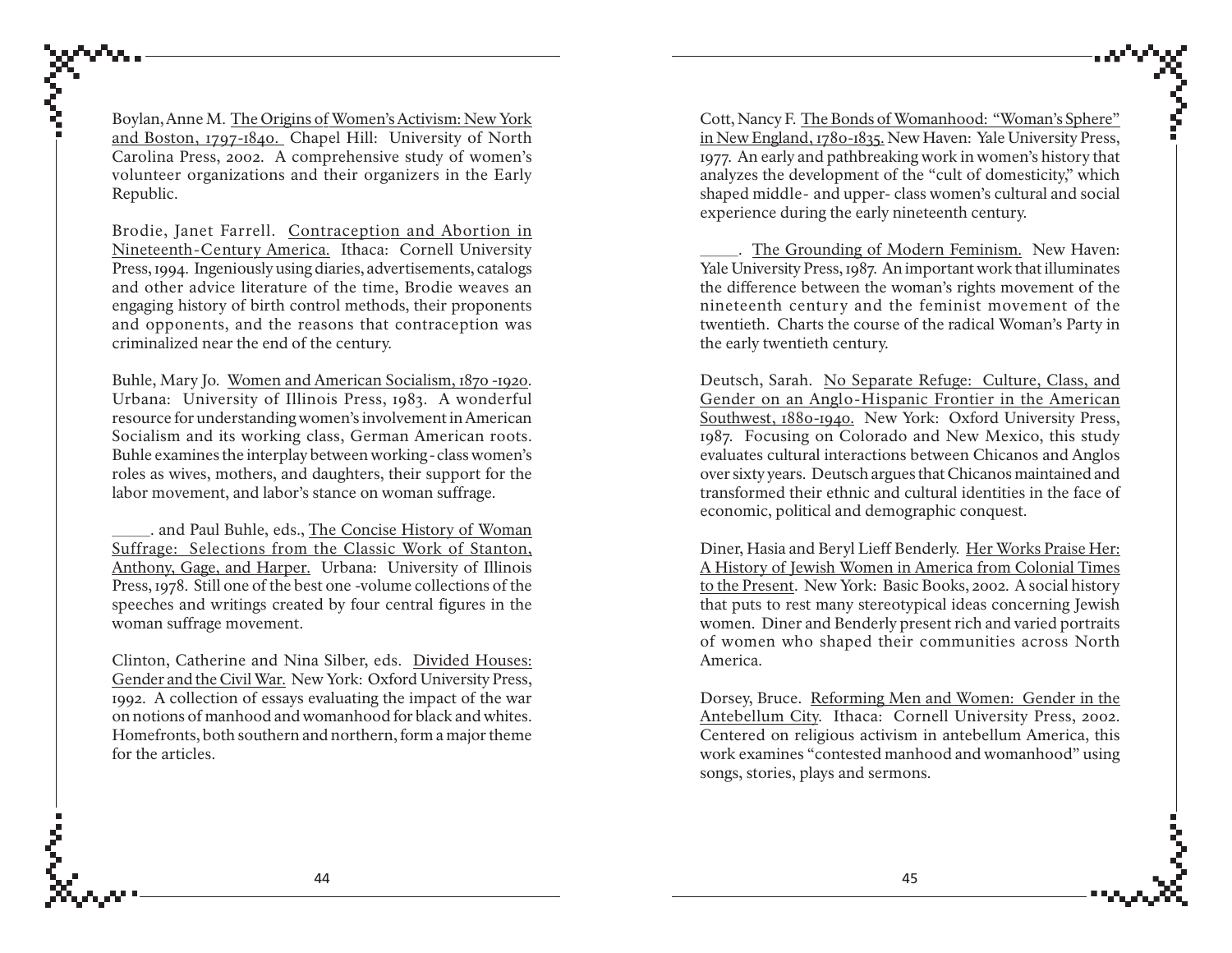Drachman, Virginia D. <u>Enterprising Women: 250 Years of American</u> Business. Chapel Hill: University of North Carolina Press in association with the Schlesinger Library, Radcliffe Institute of Advanced Study, Harvard University, 2002. An overview of women entrepreneurs from the colonial period to the present.

Dublin, Thomas. Transforming Wo men's Work: New England Lives in the I n dustrial Revoluti on. Ithaca: Cornell University Press, 1994. Examines the experience of women workers – teachers, millworkers, shoeworkers, servants, and garment workers – in New Hampshire and Massachusetts between 1830 and 1900.

\_\_\_\_\_. Wo men at Work: T he Transformati on of Work an d Community in Lo well, Massac husetts, 1826-1860. New York: Columbia University Press, 1979. A landmark community study of working-class women in Lowell.

Evans, Sara M. <u>Tidal Wave: How Women Changed America</u> at Century's End. New York: Free Press, 2003. Evans examines the origins of the modern women's movement in the 1960s, analyzes the troubled years of the 1970s and '80s, and chronicles the movement's re-emergence in the 1990s. The strengths and weaknesses of "the personal is political" ideology is fully explored in the context of race, class and sexuality.

Faust, Drew Gilpin. Mothers of Invention: Women of the Slaveholding So uth in the American Civil War. Chapel Hill: University of North Carolina Press, 1996. A study of the lives of 500 elite Confederate women during the war using "diaries, letters, essays, memoirs, fiction, and poetry." Analyzes these women as both privileged and subordinate in Southern politics and culture.

Fischer, Gayle V. <u>Pantaloons and Power: A Nineteenth-Centur</u>y Dress Reform in t he United States. Kent, Ohio: Kent State University Press, 2001. Clothing is symbolic of acceptable social norms and people's struggles against those norms, and Fischer's engaging work examines the ways in which dress reformers challenged traditional concepts related to health while questioning middle-class social, religious, and political values.

Fox-Genovese, Elizabeth. <u>Within the Plantation Household:</u> <u>Black and White Women of the Old South.</u> Chapel Hill: University of North Carolina Press, 1988. Focusing on slaveholding women and female slaves from 1820-1861, this study describes relations of power, gender roles, and the dynamics of privilege and oppression. Based on diaries, letters, reminiscences, slave narratives, and plantation records.

Gabaccia, Donna. From t he Ot her Si de: Wo men, Gen der, an d Immigrant Life in t he U.S., 1820-1990. Bloomington: Indiana University Press, 1994. A sweeping analysis of the socioeconomic roots of migration, the realities of work and family life in the U.S., and the ways in which immigrant women shaped and were shaped by notions of womanhood in the nineteenth and twentieth centuries.

Giddings, Paula. <u>When and Where I Enter: The Impact of</u> Black Wo men on Race and Sex in America. New York: Bantam Books, 1984. A classic and important history of Black women that evaluates the intersection of racism and sexism. Richly incorporates oral histories and biographies to describe Black women's efforts to overcome dual oppression.

Gilmore, Glenda E. <u>Gender and Jim Crow: Women and the</u> Politics of White Supremacy in North Carolina, 1896-1920. Chapel Hill: University of North Carolina Press, 1996. A detailed study of racial politics in North Carolina after the imposition of legal segregation. Gilmore argues that in the face of black male disfranchisement, black women played an important role as liaisons and "diplomats" to the white community in order to obtain benefits and services for their families and communities.

Gustafson, Melanie S. Wo men and t he Republican Party, 1854- 1924. Urbana: University of Illinois Press, 2001. An invaluable study that links women's activism in the antislavery and suffrage movements to formal party politics. Examines the birth and growth of women's political participation to argue that women's disfranchisement did not prevent them from engaging in partisan political activity.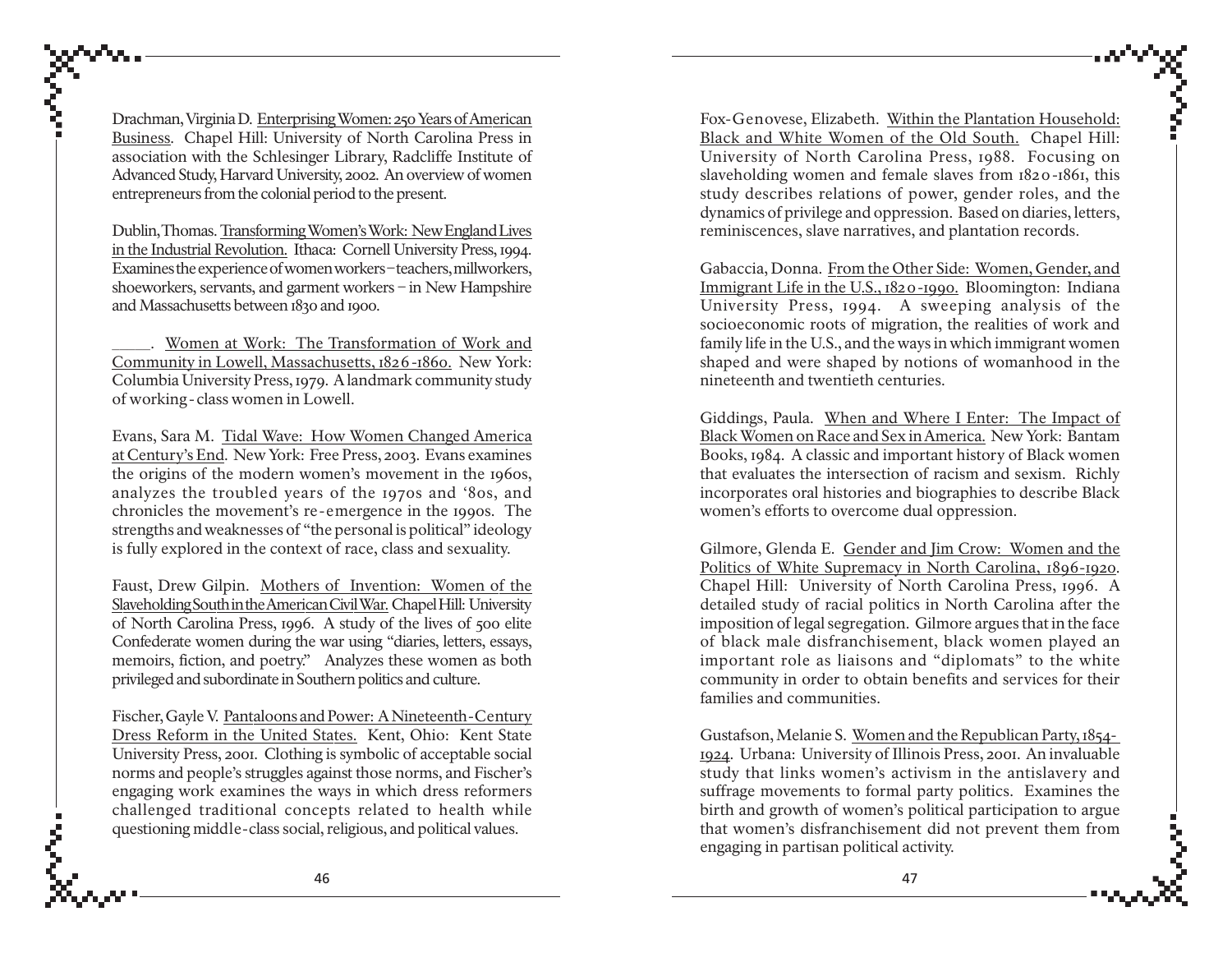Harper, Judith E. S<u>usan B. Anthony: A Biographical Companion.</u> Santa Barbara: ABC-Clio, Inc., 1998. This resource is an indispensable A to Z guide to people, events, organizations, ideas and documents related to Anthony and the woman suffrage movement. A comprehensive bibliography is included.

Hawes, Joseph M. and Elizabeth I. Nybakken, eds. <u>Family and</u> Society in American History. Urbana: University of Illinois Press, 2001. A valuable compilation of articles on family history, this anthology analyzes the importance of property laws, economic constraints, pregnancy and family limitation, household structure, and divorce on women and their families.

Hoffschwelle, Mary S. <u>Rebuilding the Rural Southern</u> Community: Reformers, Schools, and Homes in Tennessee, 1900-1930. Examines rural education as a progressive ideal that resulted in reforms for white and black schools in the early twentieth century.

Hunter, Tera. <u>To 'Joy My Freedom: Southern Black Women's</u> Li ves and Labors After t he Civil War. Cambridge, MA: Harvard University Press, 1997. Focusing on Atlanta, Georgia, this work analyzes the experiences of working - class black women – primarily domestic servants —from the end of the Civil War through the Great Migration.

James, Ronald M. and C. Elizabeth Raymond. <u>Comstock Women:</u> T he Making of a Mining Community. Reno: University of Nevada Press, 1998. Through the lens of race, class and ethnicity, this study is a collection of essays detailing the nature of women's lives in Virginia City, Nevada during the Gold Rush. Demography, archaeology and social history commingle to produce a comprehensive evaluation of women's experience.

Jeffrey, Julie Roy. <u>Frontier Women: "Civilizing" the West? 1840 -</u> 1880. 1979; Rev. ed., New York: Hill and Wang, 1998. An excellent introduction to the frontier and settlement period in the American West. This revised edition includes analyses of the frontier experience of Hispanic, Indian, and Black women in addition to that of white, middle-class pioneers.

\_\_\_\_\_\_ T he Great Silent Arm y of Aboliti onism: Ordinar y <u>Women in the Antislavery Movement.</u> Chapel Hill: University of North Carolina Press, 1998. Asserting that "women formed the backbone of the movement," Jeffrey's study illuminates and evaluates the roles of rank-and- file women, both black and white, whose voices seldom have been heard in the scholarship of the antislavery movement.

Jellison, Katherine. <u>Entitled to Power: Farm Women and</u> Technology, 1913-1963. Chapel Hill: University of North Carolina Press, 1993. Examines the farm household's division of labor and documents how changes in modern technology enabled women to challenge traditional "separate spheres" ideals and embrace productive roles on farms such as operators of farm machinery. The study focuses on women in the Midwest.

Jensen, Joan. <u>Loosening the Bonds: Mid- Atlantic Farm</u> Wo men, 1750 -1850. New Haven: Yale University Press, 1986. A pathbreaking study of rural women in Pennsylvania and Delaware, Jensen's work asserts that women were part of three spheres – the household, domestic production, and public life. These spheres created a complex social and economic fabric that changed over time as the agricultural economy of the region evolved.

Jones, Jacqueline. <u>Labor of Love, Labor of Sorrow: Black</u> Wo men, Work and t he Family fr om Slaver y to t he Present. New York: Basic Books, 1985. An early, important and beautifully written study that examines the nature of black women's work in the context of family life during and after slavery.

Kaufman, Polly Welts. <u>National Parks and the Woman's Voice:</u> A History. Albuquerque: University of New Mexico Press, 1996. A unique history of the Park Service from the perspective of women park founders, rangers, and wives of Park Service rangers. Argues that the contributions of women, both as preservationists within the system and conservationists from without, have changed the culture and mission of the Park Service for the better.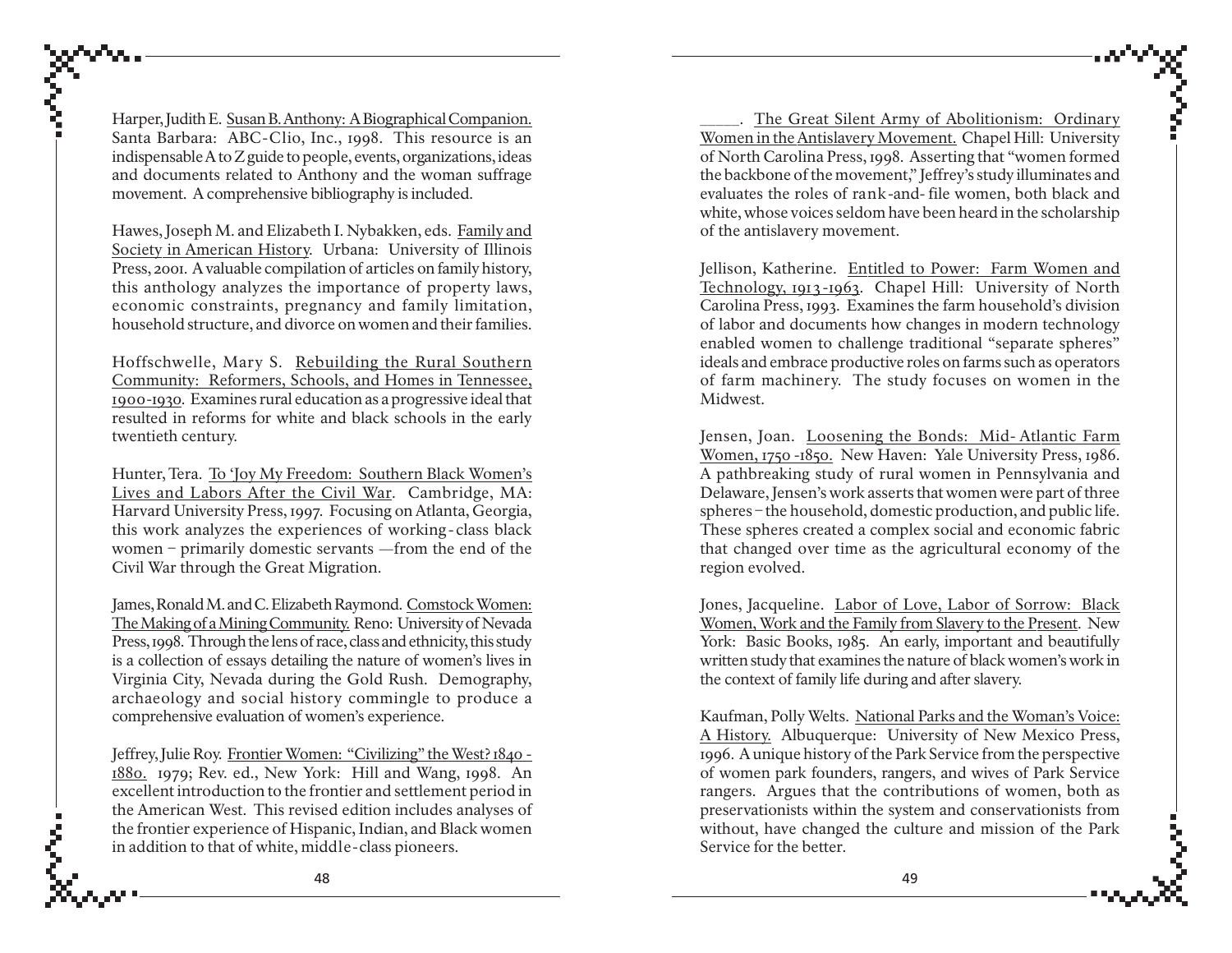Kelly, Catherine E. In the New England Fashion: Reshaping Women's Lives in the Nineteenth Century. Ithaca: Cornell University Press, 1999. An intriguing social and intellectual history of rural middle-class women in Massachusetts, New Hampshire and Vermont from 1790 to 1865. Examines the creation of the provincial middle class and the continuities and tensions in men's and women's relationships.

Kerber, Linda. Women of the Republic: Intellect and Ideology in Revolutionary America. Chapel Hill: University of North Carolina Press, 1980. Kerber's intellectual history of the Revolutionary period asserts that women created the ideology of "Republican Motherhood" to actively participate as citizens through their roles as wives and mothers.

Kessler- Harris, Alice. In Pursuit of Equity: Women, Men and the Quest for Economic Citizenship. New York: Oxford University Press, 2001. Arguing that wage work provides economic and legal benefits in modern America, Kessler- Harris analyzes protective labor legislation, "right to work" laws, and the history of calls for a "family wage." She asserts that women's economic citizenship has been circumscribed by social policies based on gender.

Kline, Ronald R. Consumers in the Country: Technology and Social Change in Rural America. Baltimore: The Johns Hopkins University Press, 2000. While not specifically focusing on women, Kline's study examines modern technologies and their impact on rural family life from the end of the nineteenth century through WWII. The discussion focuses on rural electrification, modern agricultural tools and conveniences such as the telephone and washing machines.

Kwolek-Folland, Angel. Incorporating Women: A History of Women and Business in the United States. New York: Basingstroke Palgrave MacMillan, 2003. Focuses on social and legal changes confronted by women as they engaged in business activities from the seventeenth century to the present.

Martinez, Katherine and Kenneth L. Ames. The Material Culture of Gender, the Gender of Material Culture. Winterthur, Delaware: University Press of New England, 1997.

Norton, Mary Beth. Liberty's Daughters: The Revolutionary Experience of American Women, 1750 -1800. Boston: Little, Brown and Company, 1980. This classic study has become a companion-piece to Linda Kerber's Women of the Republic. Norton describes the everyday lives of women before, during, and after the Revolution to conclude that women's contributions to the war effort enhanced their status in the domestic realm.

Osterud, Nancy Grey. Bonds of Community: The Lives of Farm Women in Nineteenth-Century New York. Ithaca: Cornell University Press, 1991. An analysis of a small farming community in New York during the late nineteenth century. Examines the gendered division of labor on family farms and richly defines women's daily activities.

Parsons, Elaine Frantz. Manhood Lost: Fallen Drunkards and Redeeming Women in the Nineteenth-Century United States. Baltimore: Johns Hopkins University Press, 2003. A study of the post-Civil War temperance debate.

Paton - Walsh, Margaret. Our War Too: American Women Against the Axis. Lawrence: University Press of Kansas, 2002. Tells the story of women who supported the entry of the United States into World War II and describes how they used volunteer organizations to engage in the political debate.

Pierson, Michael D. Free Hearts and Free Homes: Gender and American Antislavery Politics. Chapel Hill: University of North Carolina, 2003. This study examines gender and politics in the antebellum north and asserts that different visions of family and gender roles were emerging between the political parties in the decades before the Civil War.

å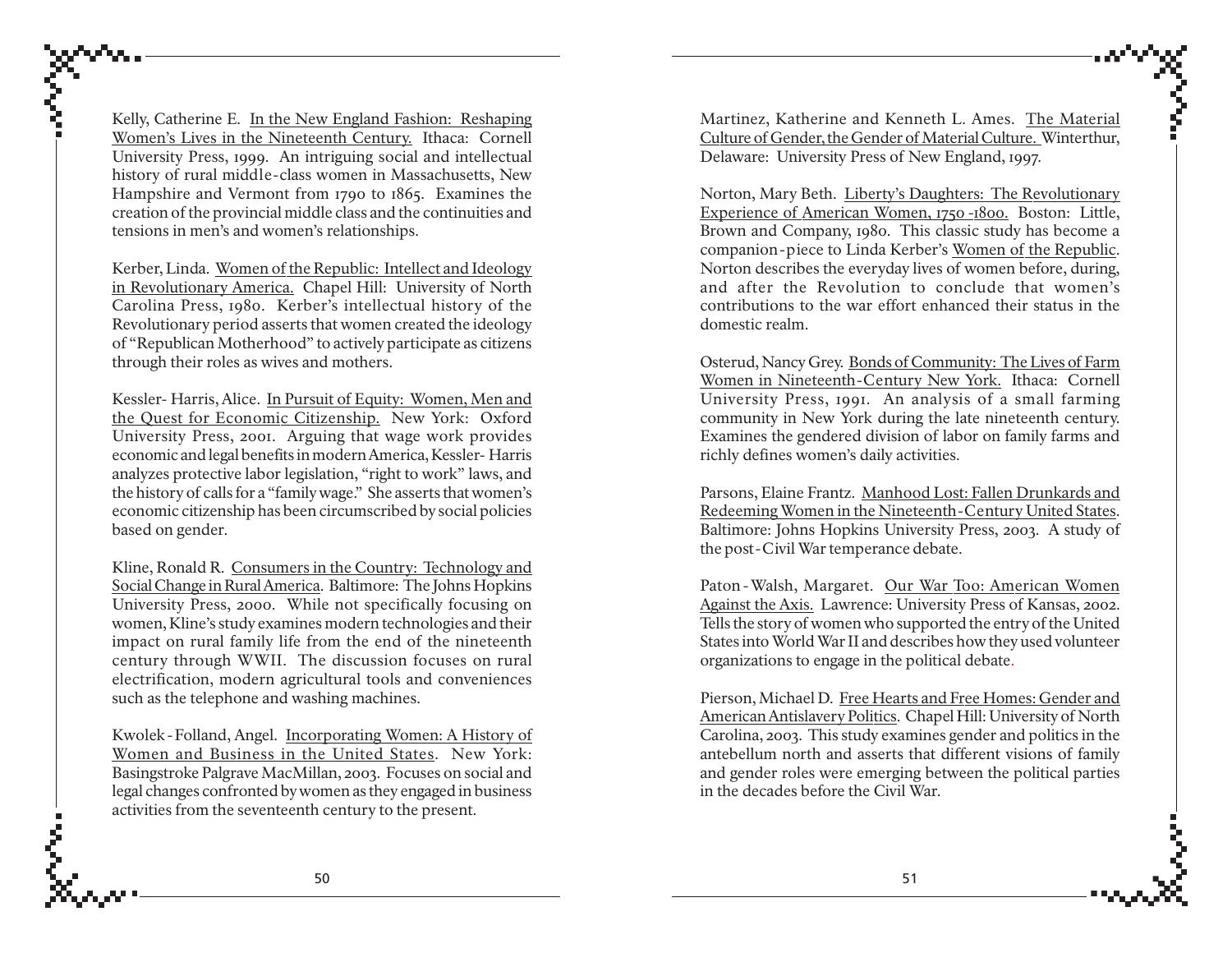Rossi, Alice S., ed. <u>The Feminist Papers from Adams to</u> deBeauvoir. Boston: Northeastern University Press, 1988. Excerpts from the speeches and writings of important advocates of women's rights provide the material for this invaluable collection of intellectual history. Rossi provides introductory essays to key eras and thinkers.

Schlissel, Lillian and Catherine Lavender, eds. T he Western Wo men's Reader: T he Remar kable Writin gs of Wo men Who Shaped t he American West, Spanning 300 Years. New York: HarperCollins, 2000. The history of women in the American West is enlivened through this combination of fiction and non fiction writings. See Heather Huyck, "Beyond John Wayne: Using Historic Sites to Interpret Women's History.

Scott, Joan W. Gender and the Politics of History. New York: Columbia University Press, 1988. Scott provides a very useful process for researching and understanding women's history within the context of gender dynamics. Detailed case studies are included using European working-class history as a conceptual framework for addressing gender. Scott argues that looking at gender relationships in addition to women's history is needed to understand the context of women's lives and actions.

Sharpless, Rebecca. <u>Fertile Ground, Narrow Choices: Women</u> on Texas Cotton Farms, 1900-1940. Chapel Hill: University of North Carolina Press, 1999. Highlighting the lives of rural southern women on the Blackland Prairie, this study examines food production, housekeeping, community ties, and family relationships of farm women through memoirs, oral histories and storytelling.

Shoemaker, Nancy, ed. <u>Negotiators of Change: Historical</u> Perspectives on Native American Women. New York: Routledge, 1995. A collection of essays covering four centuries, which address the effects of European colonization on native women. The scholars discuss changes in the gendered division of labor, women's status in native societies, and the diverse responses that women had to cultural change. The introduction summarizes central themes in Indian women's history.

Solomon, Barbara Miller. <u>In the Company of Educated</u> Women: A History of Women and Higher Education. New Haven: Yale University Press, 1985. An excellent resource for understanding the beginnings of college education for women and the occupations available to them in the late nineteenth and twentieth centuries. Solomon integrates into her analysis biographies of teachers, college faculty, and students who shaped women's education.

Strasser, Susan. <u>Never Done: A History of American</u> H ousew ork. New York: Pantheon Books, 1982. An enlightening and highly readable account of the tools and methods used by women to cook, clean, sew, manage households and sell their wares in the marketplace during the nineteenth and early twentieth centuries.

Thompson, Eleanor. <u>The American Home: Material Culture,</u> D o mestic Space and Family Life. Winterthur, Delaware: University Press of New England, 1998.

Ulrich, Laurel Thatcher. Good Wives: Image and Reality in the Li ves of Wo men in N orthern New En gland, 1650 -1750. New York: Oxford University Press, 1980. An early and important work on the colonial period, this engaging text analyzes the roles women played as wives, mothers, and daughters and describes how idealized versions of women did not often fit the reality.

Warren, Karen J., ed. <u>Ecofeminism: Women, Culture, Nature</u>. Bloomington: Indiana University Press, 1996. A combination of practical and theoretical essays on ecofeminism, a movement that is part of second wave feminism and which has its roots in the relationships between women and nature throughout history and from varied cultural perspectives. Ecofeminism, which associates environmental degradation and discrimination against women, calls for new and healthier relationships between people and nature.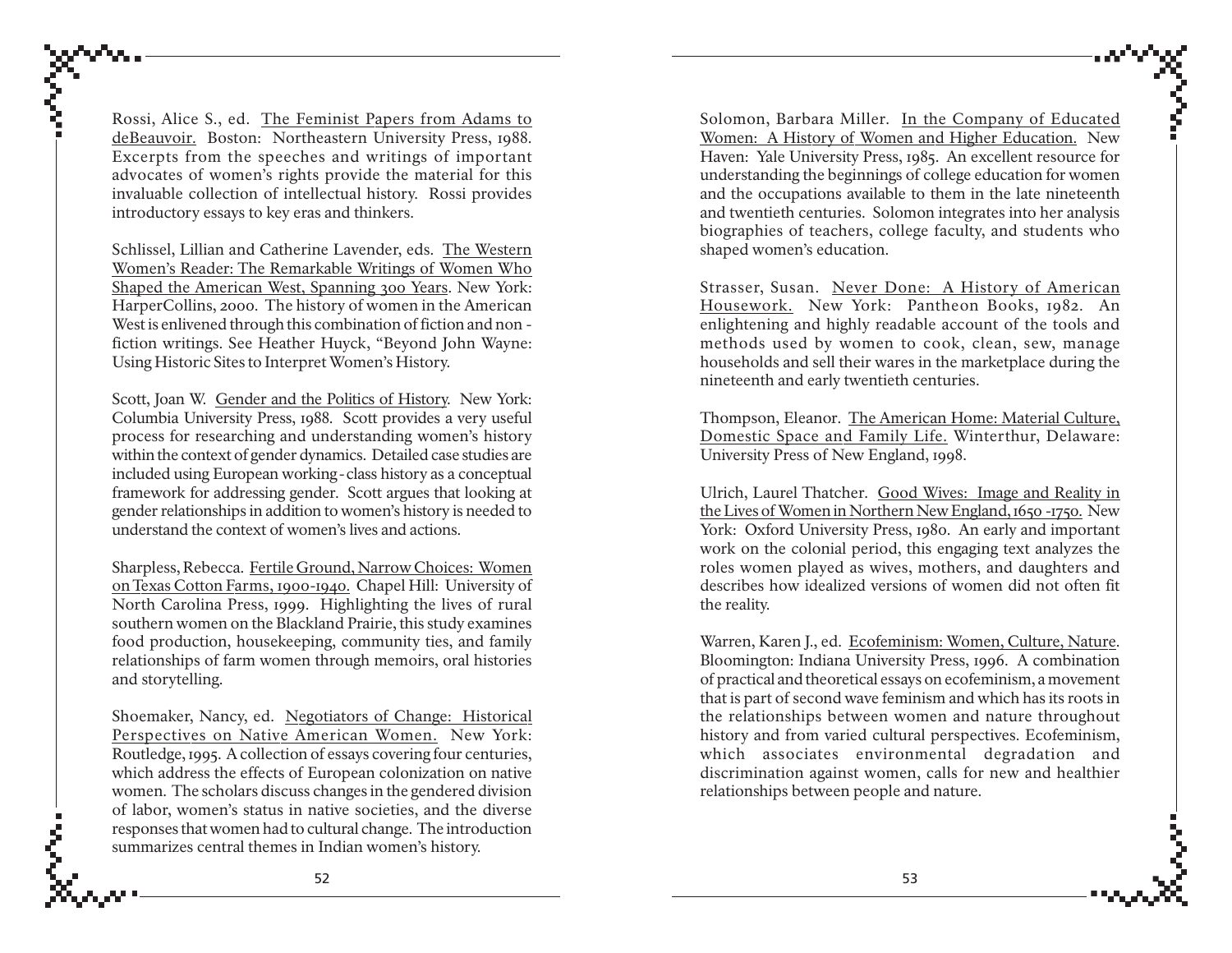Wolfe, Margaret R. Daughters of Canaan: A Saga of Southern Women. Lexington: University Press of Kentucky, 1995. A multicultural and economically diverse history of southern women that puts real voices in place of stereotype and myth. Covers the period from the seventeenth century to the 1960s.

Yuh, Ji-Yeon. Beyond the Shadow of Camptown: Korean Military Brides in America. New York: New York University Press, 2002. A study of some of the 100,000 Korean women that have married American soldiers since 1950.

Yung, Judy. Unbound Feet: A Social History of Chinese Women in San Francisco. Berkeley: University of California Press, 1995. A thorough analysis of Chinese American women during the first half of the twentieth century. Yung asserts that ethnicity, class and gender must be examined together to fully understand the rich history of Chinese Americans. Based on multigenerational oral histories of Chinese American women and their immigrant foremothers.

Zaeske, Susan. Signatures of Citizenship: Petitioning, Antislavery & Women's Political Identity. Chapel Hill: University of North Carolina Press, 2003. The author asserts that women of the 1830s drew on their rudimentary right to petition personal grievances to Congress to flood the national legislature with antislavery petitions, simultaneously expanding their political rights and forcing Congress to address the issue of slavery.

Zanjani, Sally. A Mine of Her Own: Women Prospectors in the American West, 1850 -1950. Lincoln: University of Nebraska Press, 1997. A delightful social history that demonstrates how our image of the West can be transformed when we put women in the foreground.

#### *Biographies*

Biography is a wonderful way to explore the history of women. The following are some noteworthy examples.

Barry, Kathleen. Susan B. Anthony: A Biography of a Singular Feminist. New York: New York University Press, 1988.

Clark, Ella E. and Margot Edmonds. Sacagawea of the Lewis & Clark Expedition. Berkeley: University of California Press, 1979.

Cook, Blanche Wiesen. Eleanor Roosevelt. New York: Penguin Books, 1992. 2 volumes.

Elshtain, Jean Bethke. Jane Addams and the Dream of American Democracy. New York: Basic Books, 2002.

Griffith, Elisabeth. In Her Own Right: The Life of Elizabeth Cady Stanton. New York: Oxford University Press, 1984.

Jeffrey, Julie Roy. Converting the West: A Biography of Narcissa Whitman. Norman: University of Oklahoma Press, 1991.

Lerner, Gerda. The Grimke Sisters from South Carolina; Rebels Against Slavery. Boston: Houghton Mifflin, 1967.

Miller, Darlis A. Mary Hallock Foote: Author-Illustrator of the American West. Norman: University of Oklahoma Press, 2002.

Oates, Stephen B. A Woman of Valor: Clara Barton and the Civil War. New York: Free Press, 1994.

Schechter, Patricia A. Ida B. Wells-Barnett and American Reform, 1880-1930. Chapel Hill: University of North Carolina Press, 2001.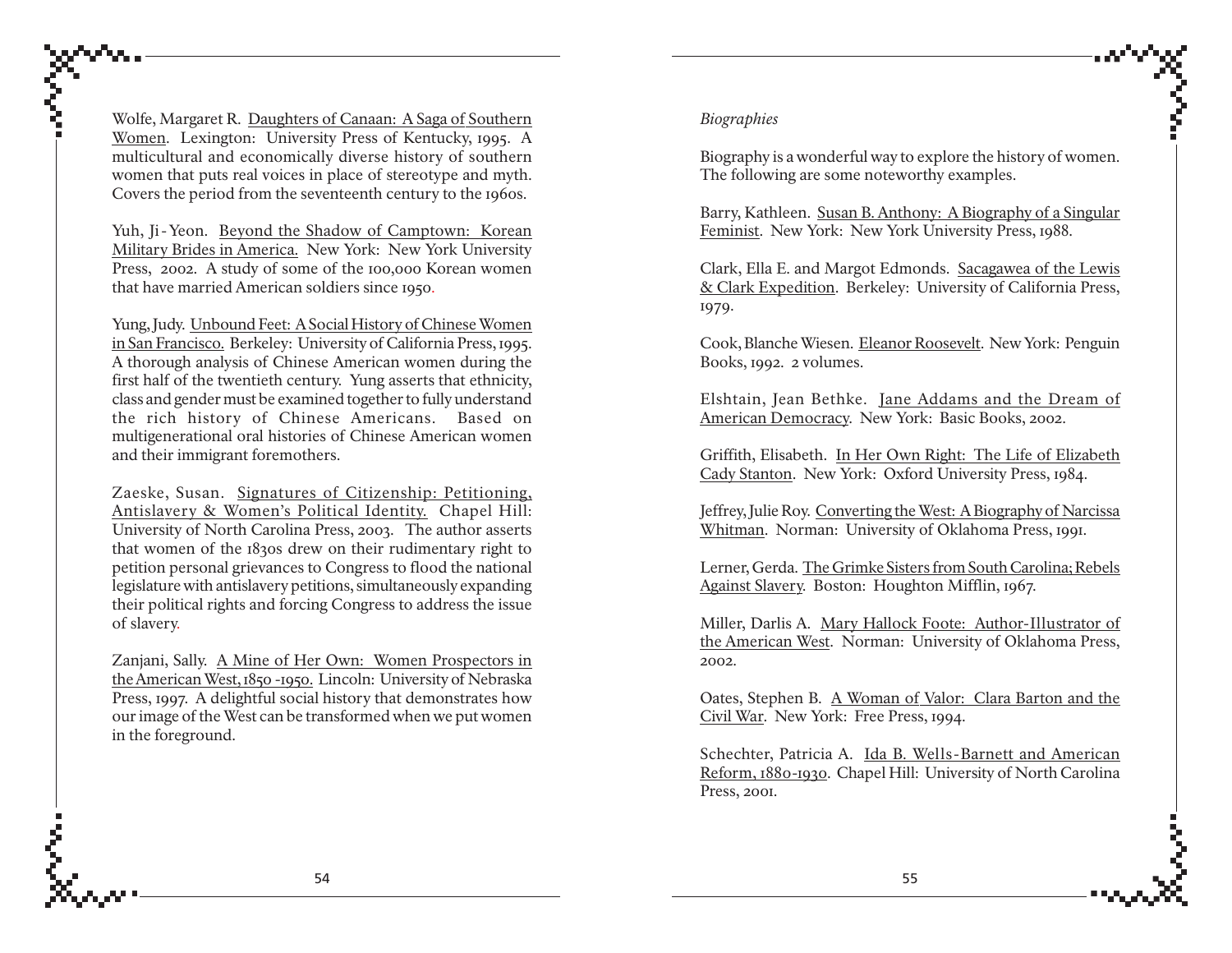Scott, Anne Firor. Making the Invisible Woman Visible. Urbana: University of Illinois Press, 1984.

Sklar, Kathryn Kish. Catharine Beecher; A Study in American Domesticity. New Haven: Yale University Press, 1974.

. Florence Kelley and the Nation's Work. New Haven: Yale University Press, 1995.

Ulrich, Laurel. A Midwife's Tale: The Life of Martha Ballard Based on Her Diary, 1785-1812. New York: Knopf, 1990.

Zanjani, Sally. Sarah Winnemucca. Lincoln: University of Nebraska Press, 2001.

Ź